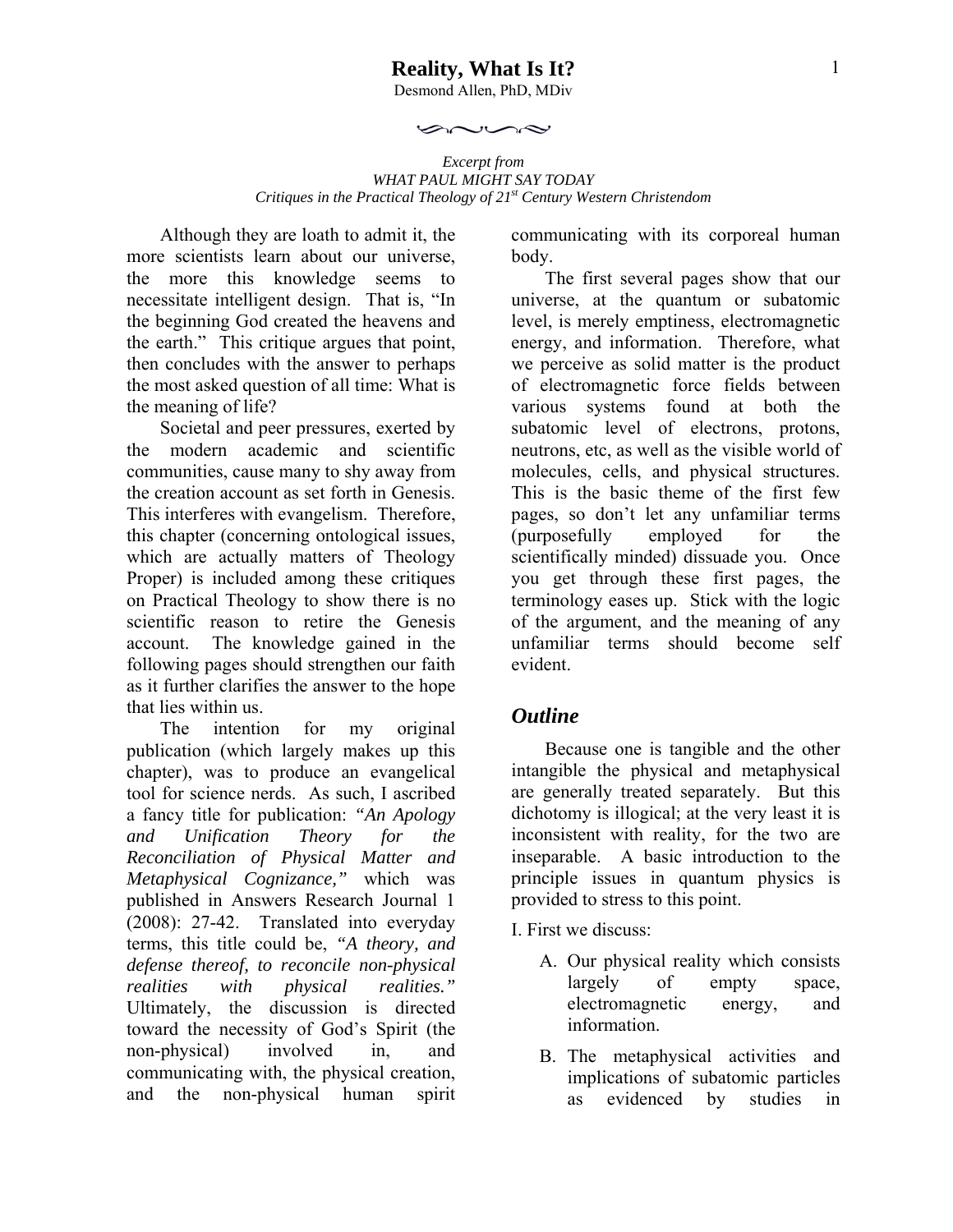C. entanglement, quantum teleportation, and zero-point energy.

II. Then the impossibility of several critical issues:

- A. The spontaneous ex nihilo appearance of a theretofore nonexistent exploding mass, via its own non-existent energy.
- B. The spontaneous and complex selforganization of this chaotic array of inorganic material.
- C. The spontaneous generation of organic life from inorganic non-life.
- D. The spontaneous generation of reproductive ant intelligent life from simple life forms.
- E. The formation of our complex metaphysical reality from physical matter.

III. This then leads to an apology for the necessity of a Creator.

IV. A theory is set forth that reconciles inorganic, organic, and animated matter with the metaphysical realities of both the Creator and the created.

- A. By coupling the metaphysical implications of quantum physics with the biblical understanding of God's attributes, the thesis is set forth that our immediate physical reality—consisting of empty space, electromagnetic energy and information—is basically a holographic depiction of God's intent. God spoke and it was so.
- B. Since creation, God's Spirit has continued to energize and interact with the universe in an entangled nature at the quantum level.
- C. Similarly, the individual metaphysical reality of each animated being interacts with its individual corporeal body via this same entangled nature at the subatomic level.
- D. Key theological issues are also addressed:
	- 1. Man's having been created in the image of God.
	- 2. Freewill.
	- 3. The existence of evil.
	- 4. Redemption.
	- 5. And finally, because man is a special creature created in God's image it follows that man, merely by his intent, has within himself the ability, at least in a limited capacity, to cause change to his environment, this holographic reality; thus biblical healings and miracles occur. This concept could also provide an explanation for certain other human generated phenomena.

#### *Introduction*

I have been contemplating this issue of ontology for more than 40 years: the conformity of non-physical realities with that of physical matter. Of special interest has been the reconciliation of our metaphysical cognizance and our corporeal existence. Of course I did not know these big words back then and would have stated it differently, but the concepts were there. Back then it was: How do the non-material and the material interact? And how do the mind and the body work together?

Both realities (the metaphysical and the material) are undeniable, yet neither is easily understood. Because one is tangible and the other intangible, they are generally treated separately and seldom treated as a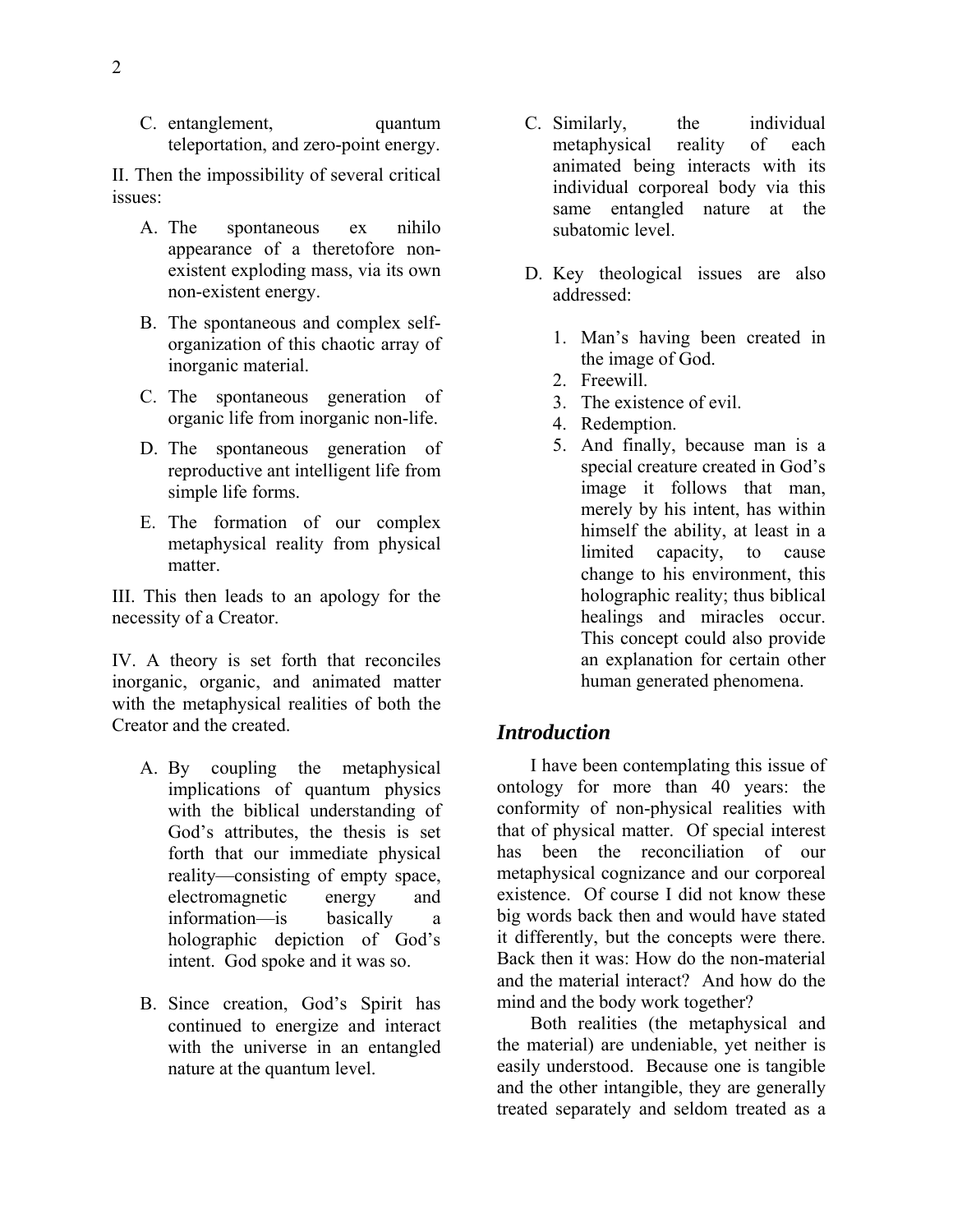unit. But this dichotomy is illogical; at the very least it is inconsistent with reality, for the two are inseparable, at least in this life.

From the very beginning of my muse (when my thoughts were still in their infant stage) until this present day, the resultant inferences of this union have profoundly affected me; not in a mere philosophical sense alone, but in an immediate practical sense, having considerable influence on many issues and decisions in my life and even, to some degree, shaping my personality.

That our physical universe exists is denied by no one; but of equal reality are the multi-faceted metaphysical aspects of our daily existence. Beyond animation and consciousness, we think complex thoughts, communicate, create, find humor, make music, make inferences, and (perhaps except for the sociopath) experience emotion and direct our lives by a basic universal set of morals—intuitively knowing right from wrong: That we should not kill, lie or steal; and when we do so our conscience is highly offended. These metaphysical realities are as much a part of our makeup as is our physical world.

But where and how do these worlds meet: the physical and metaphysical? Any discipline focused on one to the exclusion of the other is incomplete and ultimately dishonest with its data. Nevertheless, these exclusions exist, with extreme views held by proponents on both sides. On the one hand are those who advocate a purely material universe in which everything follows predictable laws of physics. In this closed system with its finite number of forces, theoretically everything in the known universe could be predicted and analyzed. Therefore, even the notion of metaphysical realities (which necessarily lie outside the basic laws of physics) is not subject to consideration, thereby effectively excluding such concepts as spirituality,

supernatural intervention, and even life after death. On the other hand are various pseudo-spiritual orders that dismiss the significance of the material world, so much so that some even hold the physical body in contempt.

Both extremes are mistaken; each adhering to a worldview that necessarily obstructs its vision of reality. With this as the premise it is the objective of this paper to reconcile these two worlds: the material and the metaphysical.

### *The amazing universe*

The wonders of the universe are untold. To this day science is mystified by the underlying forces and natural phenomena that are so basic to our existence: gravity, electromagnetism, nuclear forces, and even light. Although certain observed laws of classical Newtonian physics are able to accurately predict various characteristics of each, still physicists do not fully understand any of them.

As quantum physicists attempt to answer fundamental questions at the subatomic level where Newtonian physics fails, they have discovered new realities, which have brought them to terms with concepts that challenge specific features of classical thought. For example, if atoms were governed by the classic laws of electromagnetism the positively charged protons would repel each other even as the negatively charged orbiting electrons would be drawn toward and collide with the protons. Instead the protons hold their place in the nucleus and the electrons stay in their distant orbital paths. Thus, one of the most startling discoveries of quantum mechanics was that here, at the subatomic level of energy, the rules have changed.<sup>1</sup>

<sup>1</sup> Ford, Kenneth W. 2005. *The Quantum World: Quantum Physics for Everyone*. Cambridge, MA: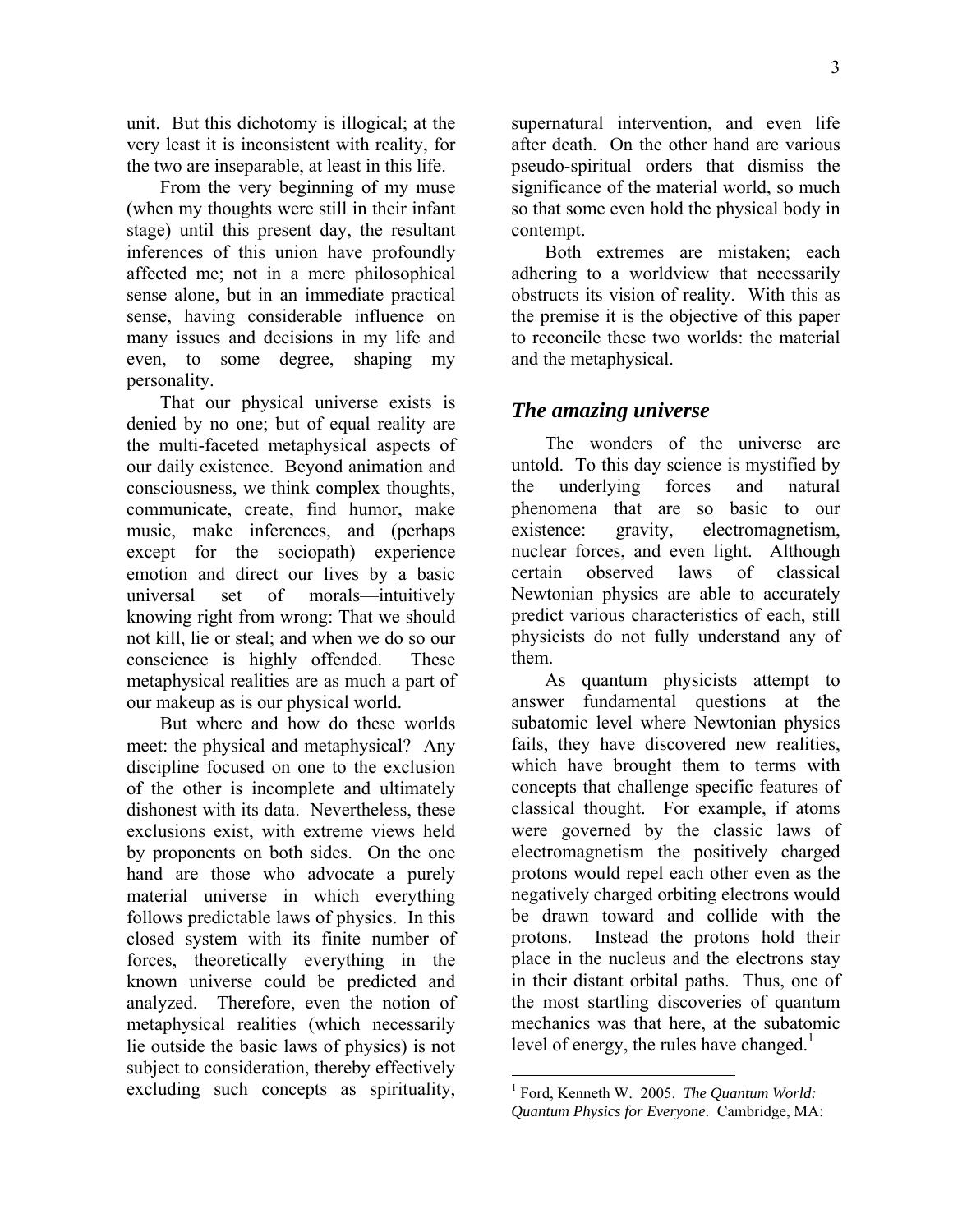This enigma sparked the initial studies in quantum mechanics as scientists sought diligently to explain the atom. The spectra of light emitted from different atomic species were of special interest to the physicists. Indeed, the nature of light itself has always been a primary concern for physicists. In spite of the rigorous debate being waged since the 1600's, as to whether it is a particle or wave, the issue is still not settled to everyone's satisfaction. However, because recent studies show that light simultaneously maintains certain properties of both waves and particles, while simultaneously failing to display other certain properties of both, some quantum physicists have concluded that light is intrinsically neither a wave nor a particle. For these reasons quantum field theory currently holds to a wave-particle duality definition of light in which photons (considered the smallest particles in classical physics) are now thought of "only at their instant of creation or destruction, and to consider light to be a probability wave in between these times;" except for the geometrical limit where light continues to act like a particle with an assigned trajectory.<sup>2</sup>

Is that confusing enough? Trust me, it is confusing to the scientists as well; and I have merely presented an extremely simplified, amateurish version. But this is significant because Newtonian physics taught that the universe consists solely of solid particle-based matter, where everything is the sum total of its parts; a closed system with a finite number of forces that theoretically could be totaled, and by understanding the basic laws that

 $\overline{a}$ 

govern these particle-based interactions everything in the known universe could be predicted and analyzed. However, and to the surprise of many, studies in quantum mechanics revealed the atom to be something more complex than mere solid particles; $\frac{3}{5}$  and neither the universe not the atom, as we shall see, is it the closed system of classical thought.

#### *The subatomic world*

Atoms of course are unimaginably small with some having diameters something in the order of 1 x 10-10 meters.<sup>4</sup> A few illustrations may help put this in perspective. An atom is about a million times smaller than the diameter of a human hair.<sup>5</sup> It would take a million atoms, edge to edge, to equal the thickness of a page of paper or 100 million atoms side by side to stretch 1 centimeter. $\frac{6}{1}$  With every breath you take "you inhale a million billion billion" atoms of oxygen.<sup>7</sup>

Atoms consist of a nucleus, orbiting electrons, and mostly empty space. The very tiny nucleus is comprised of positively charged protons and neutral neutrons. But the phrase "very tiny" does not adequately depict the size of the nucleus, which is smaller than its perspective atom in varying degrees from a factor of 23,000 for uranium

First Harvard University Press, 1.

<sup>&</sup>lt;sup>2</sup> Carlson, E. H. "Wave-Particle Duality: Light." *Physnet.* Peter Signell for Project Physnet, Physics-Astronomy Building, Michigan State University, E. Lansing, MI. (ID Sheet MISN-0-246: Version 2/1/2000):8. E. Lansing, MI.: Michigan State University, 8.

<sup>&</sup>lt;sup>3</sup> Cottingham, W.N. and Greenwood, D.A. 2007. *An Introduction to the Standard Model of Particle Physics.* 2nd ed. Cambridge, NY: Cambridge University Press, 1.

<sup>4</sup> Glenn Ebert, ed. 2007. "Diameter of an Atom." *The Physics Factbook: An Encyclopedia of Scientific Essays.* Written by his students (Michael P.); an educational, Fair Use website. http://www. hyper textbook.com/facts (accessed July 18, 2007).  $<sup>5</sup>$  Glenn Ebert.</sup>

<sup>6</sup> Oklahoma State Chemistry Department.

Concepts/Skills Development.http: //intro. chem.okstate.edu/

ChemSource/Atomic/concpt2.htm (accessed July

<sup>18, 2007;</sup> no longer posted).

 $<sup>7</sup>$  Close, 1.</sup>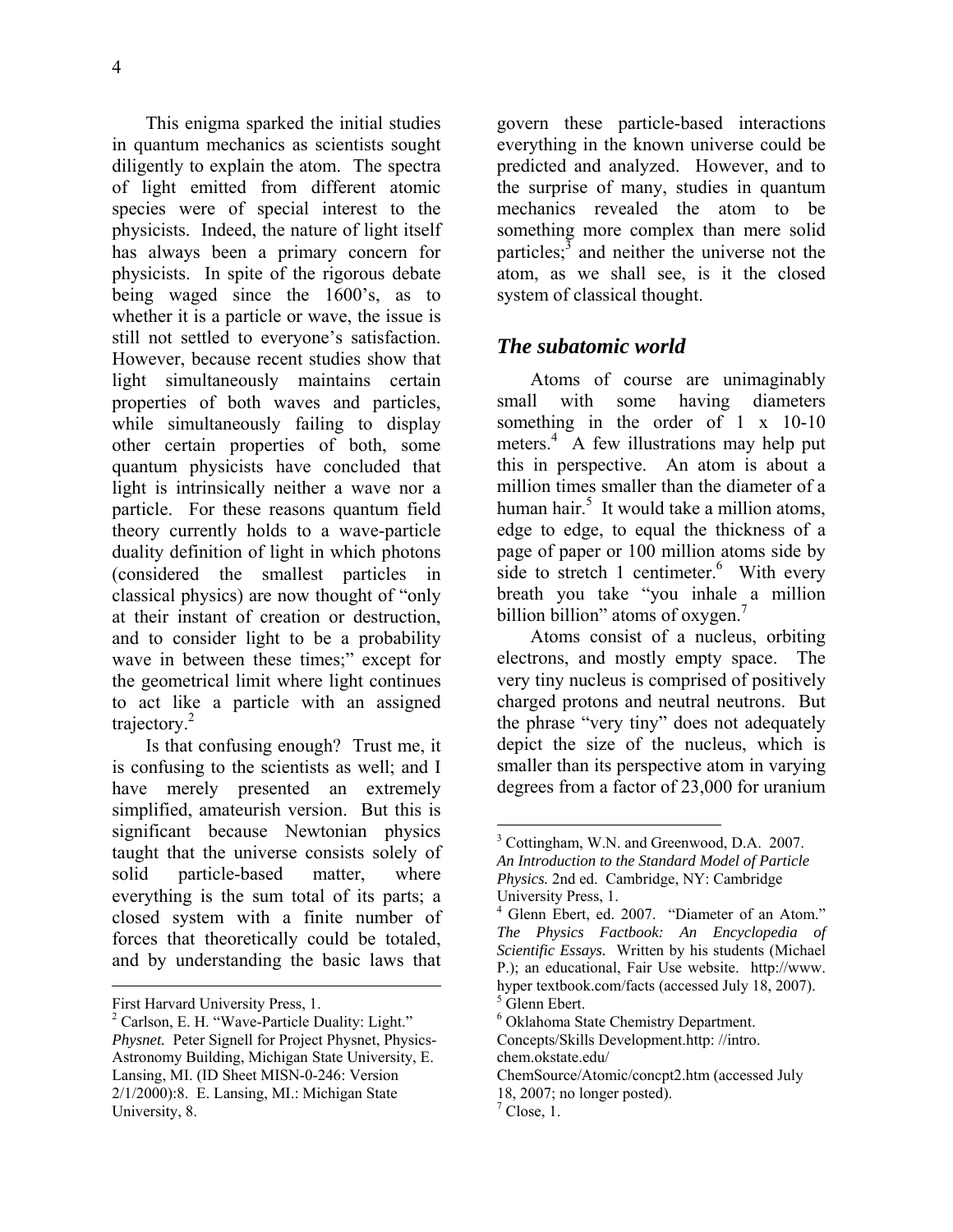to a factor of 145,000 for hydrogen. And electrons are even smaller—almost 2,000 times smaller than a single proton. $\delta$ 

To put this in perspective look at the period (or dot) at the end of this sentence. If you are reading paper pages, versus a digital display, the period contains about 100 billion carbon atoms. To see one of these atoms with the naked eye we would have to magnify the dot to a diameter of 100 meters (a little larger than a football field). $\int$ <sup>9</sup> Then to see the nucleus of one of these carbon atoms the dot would have to be enlarged to about 10,000 kilometers, which is roughly the size of the earth from pole to pole.<sup>10</sup> In yet another perspective, if the nucleus were the size of a baseball, the atomic diameter, which is established by the orbiting electrons, would be about 4 kilometers. That is nearly  $2 \frac{1}{2}$  miles across; and the electrons would each be smaller than a period  $(.)$ <sup>11</sup> Between the nucleus and the electrons is empty space.

But things get even smaller. While classical Newtonian physics considered these subatomic features to be particlebased mass with the nucleus accounting for virtually all of the atomic mass, quantum physicists theorize that particle-based mass, even in the nucleus, is all but non-existent. Some believe the very tiny nucleus consists almost exclusively of strong interaction energies and the gluon field—a mass-less mediator of the strong interaction between certain "fundamental particles" called quarks, which they surmise account for slightly less than 1% of its fundamental particle mass. In our aforementioned analogy, that is 1% of the baseball. Neither are electrons any longer considered a particle-based mass. They are structureless

point particles<sup>12</sup> or non-partial based clouds of negative electromagnetic energy.

For many, even the concept of the discrete 1% zero-dimensional fundamental nucleonic particle is now brought into question, replaced by the idea of wavepackets of uncertain boundary, with mysterious properties known only as probabilities interacting with other particles. For those quantum physicists who promote superstring theory in their diligent effort to harmonize general relativity with quantum mechanics,<sup>13</sup> the notion of discrete zero-dimensional particles is completely discarded in favor of very tiny one-dimensional supersymmetric strings of energy, each having unique resonant vibrations—like that of a guitar string—characterized by the particular fundamental force in question. In this view, "specific particles correspond to specific oscillation modes (or quantum states) of the string."<sup>14</sup>

Not only does superstring theory do away with the traditional idea of particlebased mass, it also opens the door to, and even requires, multiple dimensions beyond those with which we are accustomed. While we are familiar with the three spatial dimensions of length, width and height, and with the generally considered fourth dimension, time, superstring theory mandates additional spatial dimensions that are too small for our direct observation.

It is also interesting to note that physicists believe these strings of energy are either closed (forming a loop) or open (forming a line interval). I cannot help but to think of the binary numeric system as used in electronic circuitry and computer

<sup>&</sup>lt;u>.</u>  $8$  Ford, 2.

 $<sup>9</sup>$  Close, 2.</sup>

 $10$  Close, 2-4.

<sup>&</sup>lt;sup>11</sup> Oklahoma State Chemistry Department.

<sup>&</sup>lt;sup>12</sup> Cottingham and Greenwood.

<sup>&</sup>lt;sup>13</sup> Katrin Becker, Melanie Becker, John H Schwarz. 2007. *String Theory and M-Theory: A Modern Introduction.* Cambridge, NY: Cambridge University Press, 1.

<sup>&</sup>lt;sup>14</sup> Becker, Becker and Schwarz, 2.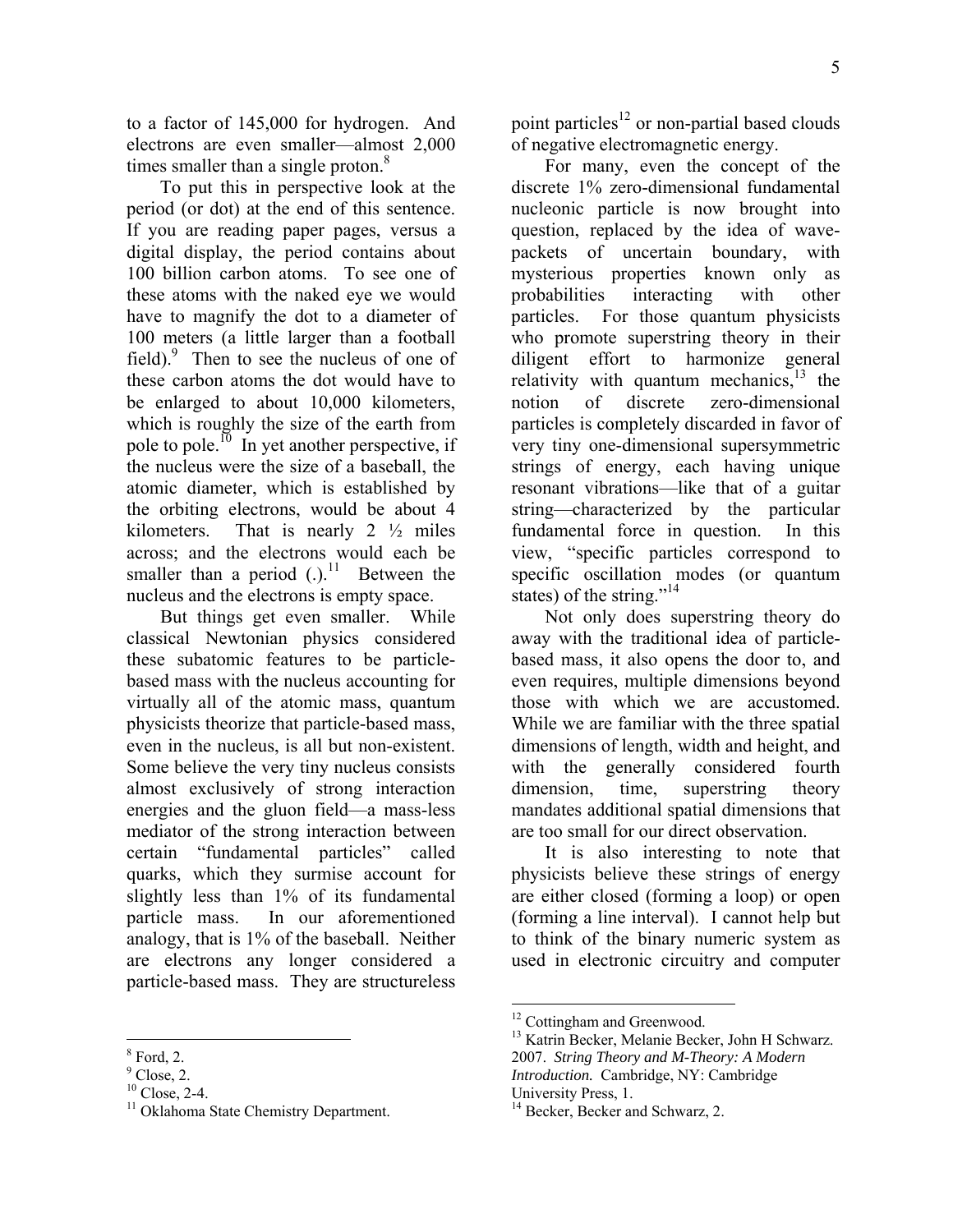programming. I can imagine a subatomic world in which there are various vibrating strings of electromagnetic energy, some circular like a "0," some linear like a "1," interlocked in various multidimensional mathematical computations to form complex structures in multidimensional binary code.

If the speculations of superstring theory are correct there is no such thing as particle-based atomic mass. If the concepts of general quantum physics are correct the atom is less than 1% particle-based mass. And even if we hold to the original and now discredited notion of subatomic particle-based mass, still the atom is mostly empty space. The nature of the subatomic structure compels us to address the fundamental question of matter; for the only things we can identify with certainty are infinitesimal charges of electricity and a vast amount of empty space. We know these tiny electric charges create electromagnetic force fields that cause atoms, and the various molecular chemical compounds they form, to present as solid matter; $^{15}$  but in the end we are still dealing with the infinitesimal charges of electromagnetic energy and empty space. This is the core of what we perceive as our physical reality.

# *Zero-point energy field*

Another subject of special concern to our topic is the zero-point energy field. Newtonian physics postulates that if we were to cool the sea of virtual particles underlying every point in the universe to absolute zero it would retain no energy. However, once again many physicists were amazed to find an enormous amount of energy resides in this zero-point energy field; consequently, its intricate nature has become a principal feature of quantum physics. Quantum physicists believe the zero-point energy field inextricably and inexplicably connects everything in the universe, so that some have dubbed it the Mind of God. Not that physicists are being converted to Christianity (or to any world religion) by the droves; but they have reached a dilemma in their unified field theory in which subatomic systems mysteriously defy the known laws of physics so that events some might consider miraculous (that is, in defiance of the laws of classical physics) are not only accounted for but expected. For example, quantum physicists postulate that even as the expansion of the universe accelerates, "zero-point energy is assumed to be constant: no matter how much the universe expands it does not become diluted, but instead more zero-point energy is assumed to be created out of nothing." Furthermore, they believe "the zero-point exerts a negative pressure which, counterintuitively, leads to an expansion of spacetime."<sup>16</sup> To the consternation of many, this is not the closed system of Newtonian physics.

The issue of "locality versus nonlocality" is of special interest to our topic. Recent studies have provided quantum physicists with what they believe is empirical evidence against local realism. Local realism speaks of the intuitive notion that particles within a specific subatomic structure are not influenced by systems that are not present within that local structure, and that these particles have a physical reality of definitive values that are not influenced by an observer.<sup>17</sup> Simply stated,

<sup>&</sup>lt;sup>16</sup> Bernard Haisch, Director. "Zero Point Energy and Zero Point Field." *Calphysics Institute.* http://www.calphysics.org/zpe.html (accessed July 10, 2007), 4.

<sup>&</sup>lt;sup>17</sup> Yoav Ben-Dov. 1994. "Conference Talk published in: Frontiers of Fundamental Physics." *Cohn Institute for the History of Science, Tel-Aviv University*. (Ed. F. Selleri, London: Plenum

 $\overline{a}$  $15$  Close, 3.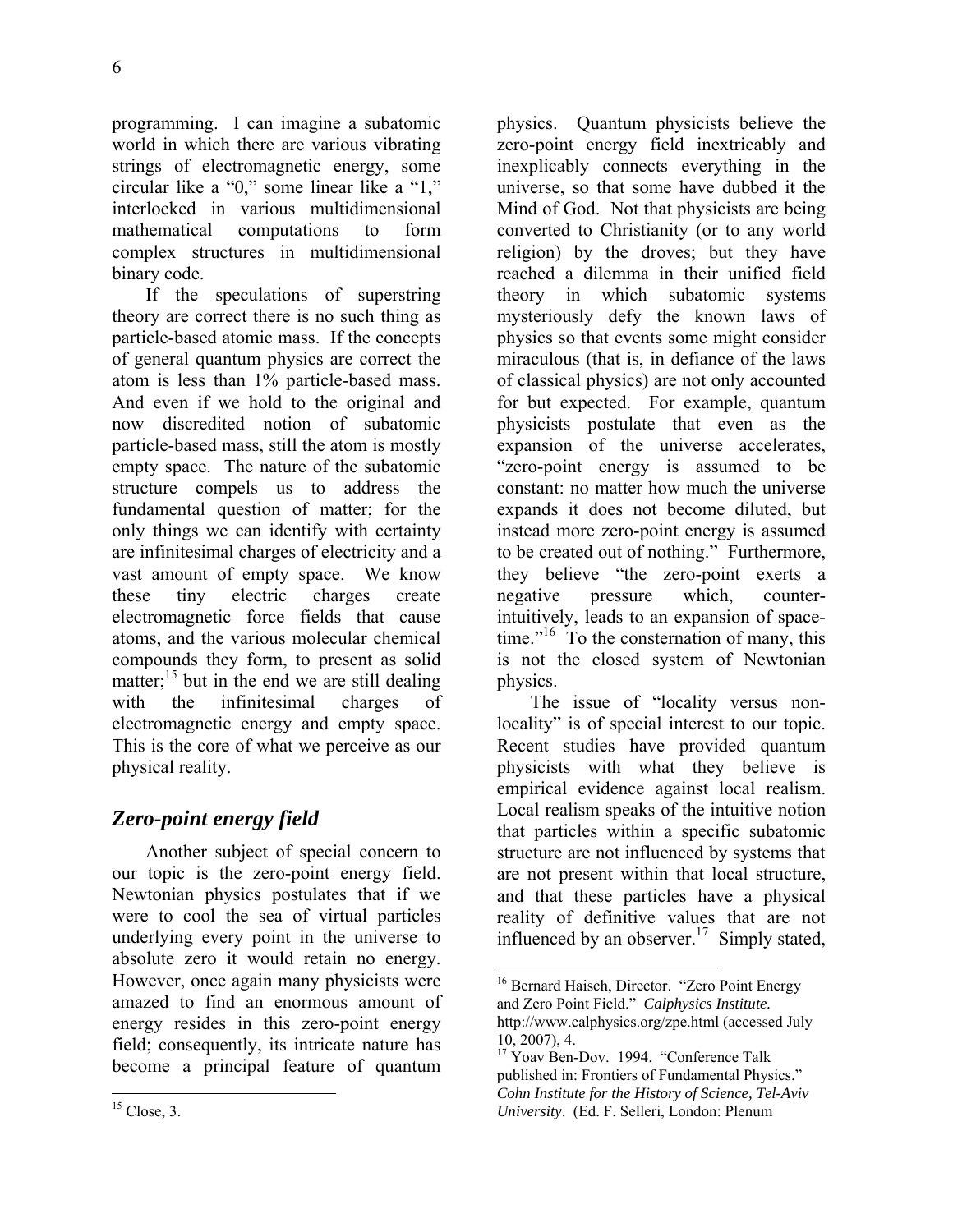7

this speaks of a closed system. However, many studies have demonstrated that predictions of quantum mechanics at the subatomic level are not intuitive; that is, they are not subject to the expectations of local realism.<sup>18,19,20</sup> To the contrary, effects at the quantum level exhibit characteristics of non-locality, hence making it not possible to treat spatially separated systems as independent. This "open system" implication of non-locality was Einstein's primary objection to quantum mechanics because the notion of non-locality makes possible what he ridiculed as, "spooky action at a distance  $^{321}$ 

However, it has been shown that at the subatomic level the very act of observing will cause the phenomenon being observed to change; thus the term, observer effect. For example, before an electron could be observed a photon would necessarily have to interact with it which then changes the path of the electron. And physicists believe that even less direct means of measurement whereby direct observation is absent will still, theoretically, modify the photon's position. Even at the level of macroscopic life the physics necessary to observe or measure a particular phenomenon causes change. For instance, to measure the temperature of a particular solution we

1

place a thermometer into the solution, which then interacts with the solution thereby absorbing some of the energy and consequently, changing the temperature of the solution. Therefore it is concluded that one cannot observe a system without entering into that system and thereby causing change to that system.

Of equal importance to the issue of non-locality is the phenomenon of entanglement. The noted philosophizing physicist and professor of physics at Vienna University, Dr. Anton Zeilinger, explained that at the quantum level, once two or more particles connect by colliding like billiard balls, they are immediately linked or entangled, and the information each particle contained is "smeared over both particles," so that no matter how far apart they are, by measuring the previously uncertain momentum of one, the second will instantaneously gain a clearly-defined momentum. This information, he contends, "is the basic building block of our world." It is "at the basis of everything we call 'nature' . . . because we can't talk about anything without de facto speaking about the information we have of these things." $22$ 

Amazingly, with this knowledge physicists have successfully realized Einstein's concern of "spooky action at a distance" by using methods of entanglement to teleport particle properties up to 600 meters under the Danube River; and they believe, theoretically, the distance is limitless.23

# *The significance of quantum physics*

Publications. http://bendov.info/eng/crucial.htm (accessed August 11, 2007).

<sup>18</sup> Simon Gröblacher, et al. 2007. "An Experimental Test of Non-locality Realism." *Nature* 446: 871-875.<br><sup>19</sup> Paul G Kwiat, et al. 2001. "Experimental

Entanglement Distillation and 'Hidden' Non-Locality." Nature 409: 1014-1017.

<sup>&</sup>lt;sup>20</sup> Jian-Wei Pan, et al. 2000. "Experimental Test of Quantum Nonlocality in Three-photon Greenberger-Horne-Zeilinger Entanglement." *Nature* 403: 515- 519.

<sup>21</sup> Dennis Overbye. 2006. "New Tests of Einstein's 'Spooky' Reality." International Herald Tribune on the Web, 10 January 2006,

www.iht.com/articles/2005/12/28/healthscience/snei nstein.php (accessed August 15, 2007).

<sup>22</sup> Anton Zeilinger. *"Spooky Action and Beyond."* An interview by Die Weltwoche. Original interview in German on January 3, 2006. English version sited from http://www. signandsight.com/ features/614.html (accessed August 12, 2007). 23 Zeilinger.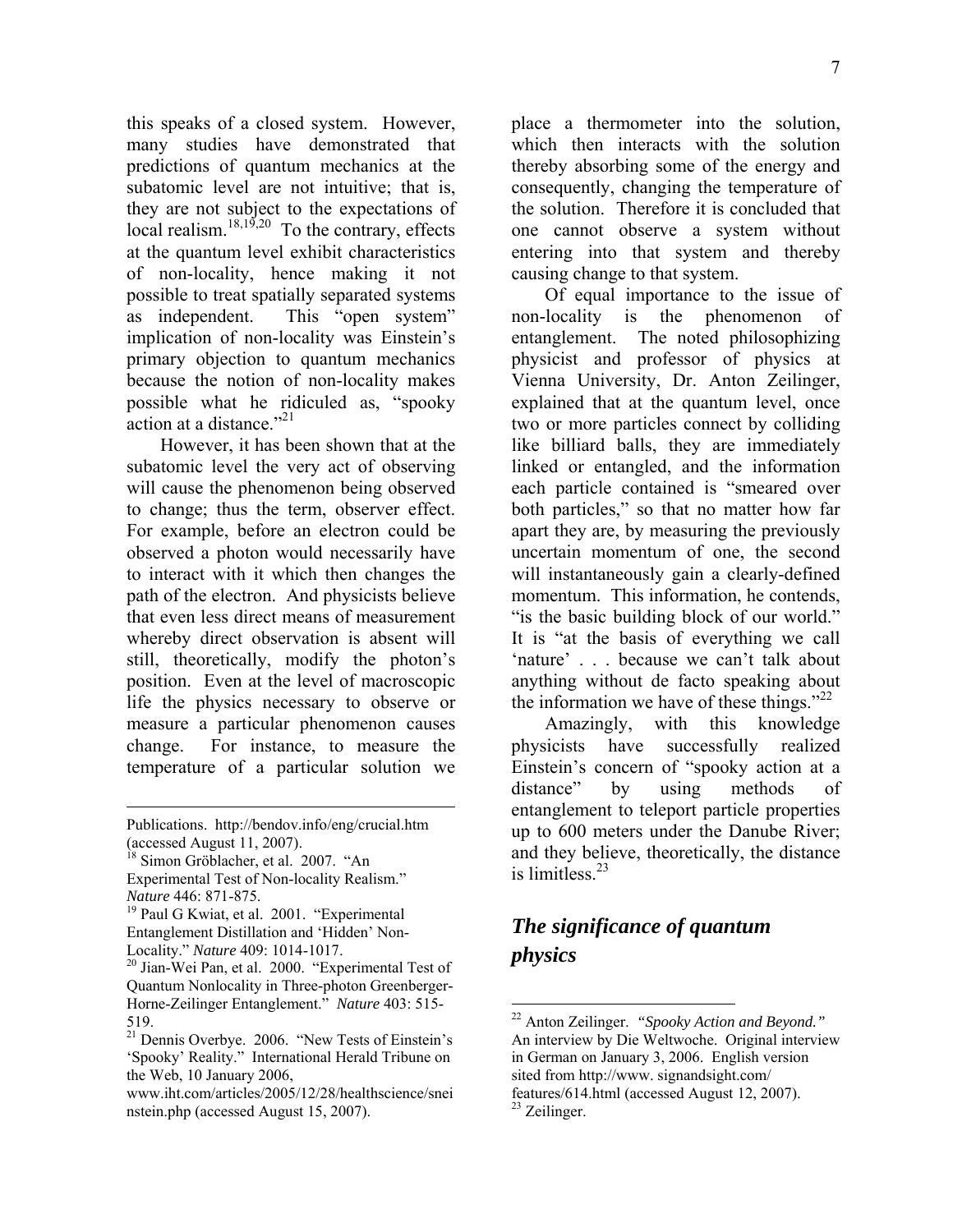8

By now I suspect the reader is asking: Why all this discussion about physics? My objective is not to explain or even introduce classical or quantum physics. Indeed, if it were I have failed miserably, for I have but scratched the surface of a topic about which admittedly I have limited knowledge. I will leave technical introductions and explanations to the physicists. My interest is geared more toward the practical than the technical; the implications for the driver of the car if you will, versus the painstaking analysis of the design engineer. So I have merely pointed out that the car has certain features; I have not addressed in detail, nor do I wish to address, the intricate mechanical engineering of these features.

Nor is it my intent to set one branch of physics against the other, nor even necessarily to side with one or the other. That being said, my objective is twofold. First, to show that atoms, and thus the universe, consists of empty space and mysterious infinitesimal interactions of electromagnetic energy and information. Depending upon one's scientific view of subatomic fundamental particles, the universe is exclusively (or almost exclusively) empty space and very tiny charges of electromagnetic energy and information. This necessarily causes us to contemplate, our perception of the material universe.

The second purpose for addressing these issues is to point out that at the subatomic level of energy the universe is not the closed system that many have supposed. The zero-point energy field and non-locality as evidenced by the observer effect, entanglement, and teleportation dismiss this notion. The significance is that because electromagnetic energy at the level of the photon is entangled and exhibits the effects of non-locality (so that it can be influenced by remote systems) phenomena are not only possible, they are expected.

These discoveries continue to amaze the physicists who seek to understand this subatomic world. It is so different from what we know as reality that Dr. Zeilinger said, "It's all pretty crazy." And taking it yet a step further, he explained, "The spooky effect at a distance is a process outside time and space that even I can't really imagine. But I believe that quantum physics tells us something very profound about the world. And that is that the world is not the way it is independently of us. That the characteristics of the world are to a certain extent dependent on us."<sup>24</sup> For example, as we measure a particle, its previously uncertain location and velocity becomes a reality at that moment. In so doing, he observed, "we've had a major impact on reality."<sup>25</sup>

So then, from quantum physics we learn that our physical universe consists largely of empty space and infinitesimal charges of electromagnetic energy and information, and that subatomic systems are not only subject to influence from distant systems, they are to a certain extent conditioned by us. All of this becomes extremely important to our ultimate understanding of the union between the physical and the metaphysical.

## *The big question*

The significance of these findings must not be overlooked. Despite the extremely complex nature of physics, with concepts and mathematical formulas that only a handful of people in the world can compute, the complexity seems somewhat pedantic in light of the larger question that looms before us. Because all mass, and thus the entire universe and all that is in it, is made from atoms and atoms consist mostly of empty space and infinitesimal

 $24$  Zeilinger.

<sup>&</sup>lt;sup>25</sup> Zeilinger.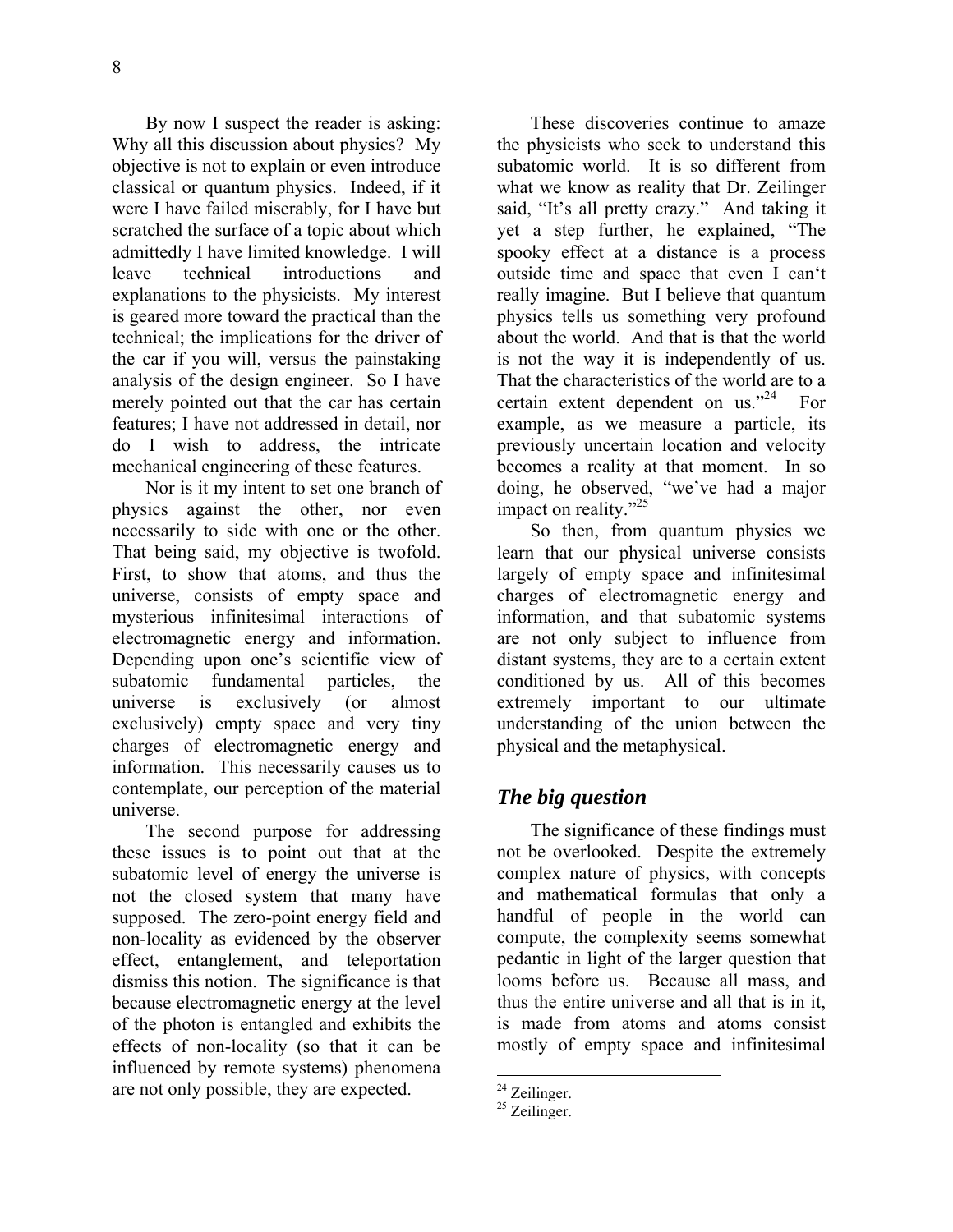interactions of electromagnetic energy and information, the question is necessarily evoked: What then is reality in the physical sense? And because an individual metaphysical entity is the singular force that defines the very state of being human, it stands that our metaphysical existence is a certainty, as elusive as it may be, which necessarily evokes the question: What then is reality in the metaphysical sense? Furthermore, because the quantum world at the subatomic level can be affected by nonlocal systems, and because the corporeal being is ultimately animated and governed by its individual metaphysical being, the ultimate question must be asked: How do these two extremely divergent worlds interact? What is their common reality?

What is the mystery of physical mass interacting with metaphysical cognizance? Indeed, what is the mystery of life itself? Even beyond the animated being, what of this metaphysical cognizance we generally refer to as soul or spirit? And what of ethics and morals and all the other metaphysical issues that constitute our daily existence? Neither classical nor quantum physics provide answers to these questions; but while classical Newtonian physics necessarily neglects such concepts (for it holds to a closed particle-based system that must follow predictable laws), quantum physics not only invites such questions and concepts, it seems to expect them. For as the University of Chicago, Professor of Physics, Dr. Bruce A. Schumm, has acknowledged: "As we attempt to understand and codify the rules of existence at this level, we enter the realm of quantum mechanics, with its jarring metaphysical implications."<sup>26</sup> So I ask, I am compelled to ask, What is reality? That

26 Bruce A Schumm. 2004. *Deep Down Things: The Breaking Beauty of Particle Physics.* Baltimore: The John Hopkins University Press, 2.

<u>.</u>

is: What is the fundamental reality beyond our perceptions, for both the material and the metaphysical? The answer to this question will necessarily reconcile these two worlds.

## *Childish questions*

Today we use the term "tween" to describe those important early adolescent years when hormones are beginning to change but the youngster has yet to attain the defining stature of teenager. It was during my tween years that I began asking certain defining questions that would ultimately change my life. Of course there were the all important questions of: "Why do we exist; and what is the meaning of life? But I had other questions that few of my peers seemed to be asking. At least I knew of none. I recall my interest in biology and my awe of life, at both the human and the microscopic level. But even then my interests lay more in the marvel of life itself than in its simple biological anatomy; this reality was far more reaching, far more mysterious.

I also spent countless hours staring at the stars in utter amazement. It was not the constellations of ancient imagination that caused me to spend so many nights lying on the rooftop watching the majestic scene pass overhead; it was the consideration of what could lie beyond the heavens and the contemplation of what a truly finite being I was in the face of it all. I debated in my own mind if there could be an end to the universe, to the heavens. What would that end be: a solid wall, empty space? For even the wall or the space is something; and what then is beyond that? This naturally inferred the daunting concept of infinity and its parallel, eternity something else, and perhaps even more difficult, to comprehend.

Of course it was also about this time I was learning evolution in school: the big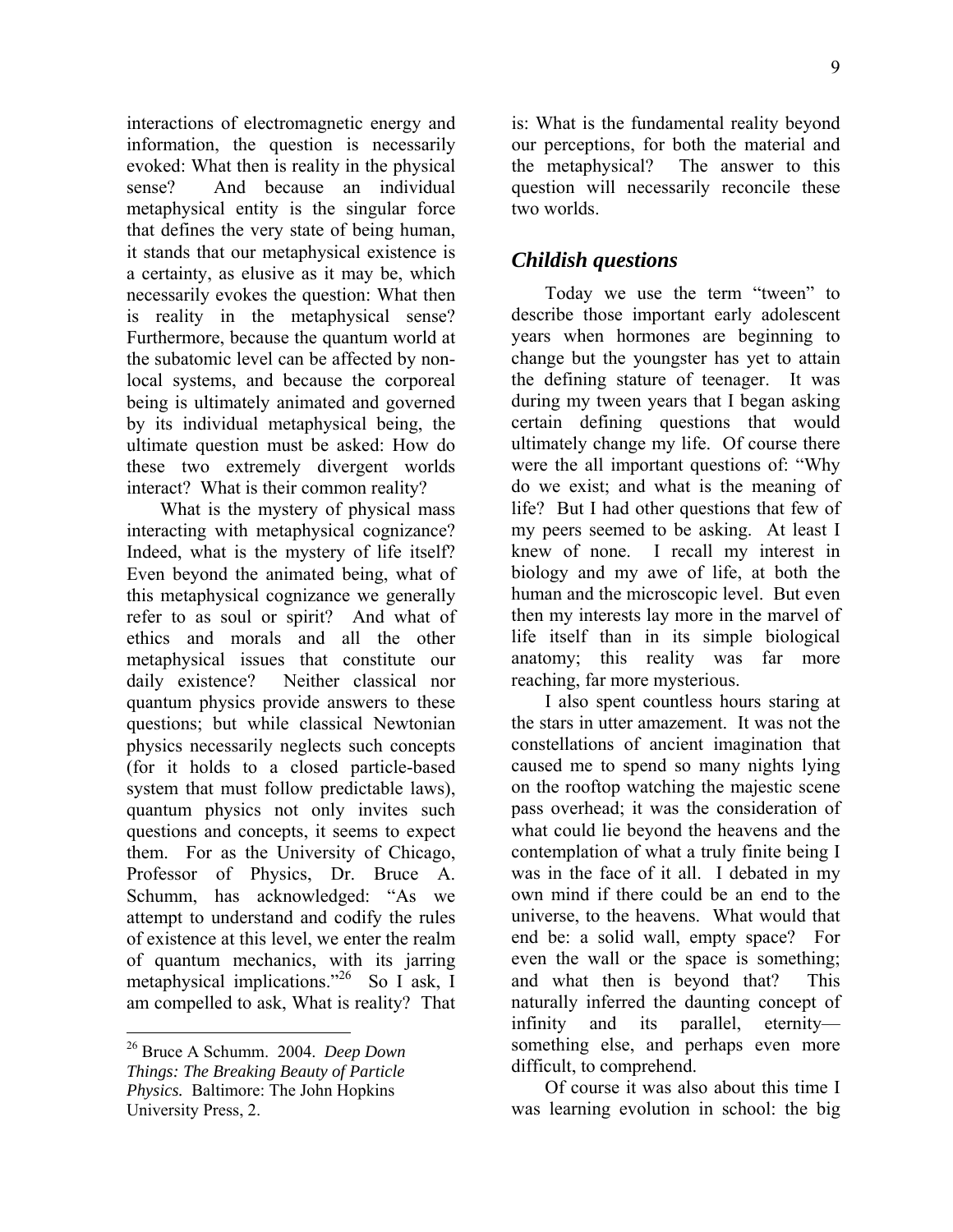bang, the primordial ooze, Darwinism, survival-of-the-fittest and so forth. But as I asked my questions (on the one hand gazing into the heavens, and on the other, contemplating the wonders of even the simplest life forms; and even considering the unscrupulous dog-eat-dog concept of survival-of-the-fittest versus the very real innate sense of social ethics and personal morals), I knew neither the big bang nor the evolutionary model could be correct. Not only did these hypotheses fail to adequately account for my personal existence as an intelligent ethical being, they failed even to answer the most basic questions about the physical universe.

Indeed, evolution answered nothing. Neither did its mother, the big bang. Both seemed little more than a comic book fairytale. I saw them as absurd, baseless, and fantastical hypotheses mired down by one conjecture upon another while conveniently overlooking the most important questions. Even as a tween I realized this feeble attempt to account for the universe had four glaring gaps: the beginning, the end, the origin of life, and especially the existence of intellectual and moral beings. For these questions begged to be answered: What existed before the universe, before time and space, and from where did the exploding mass come? What is beyond the galaxies in the infinite reaches of space? What comes after it all ends? And what of life, especially intelligent and ethical life? Somehow the primordial ooze and time, no matter how much time one can imagine, simply did not account for even one of these questions. Even before I understood the model of evolution was anything but scientific, I already knew it was not logical. Frankly, I was offended that my teachers expected me to believe such rubbish. And I was extremely disappointed in them for apparently believing it themselves. In time I learned that logic can never convince passion. Irrespective of one's education, without a purposed conscious intervention, one's passion transcends one's logic and reason. Consequently, somewhere along the way I developed a healthy indifference toward achievement awards, peer accolades, and academic credentials including my own—for generally they are merely bestowed by those sharing similar passions, passions that all too often confuse their logical processes.

Case in point: Although accepted by some of the greatest minds in the world, could there be anything more irrational than the notion that untold billions of years ago—erupting as an enormously powerful fireball—out of nothing, a theretofore nonexistent, dense, mass spontaneously emerged by its own theretofore, nonexistent energy, and from this chaos the defined fundamental forces of physics and the subatomic fundamental particles, which eventually organized themselves into a variety of atomic species, were spontaneously and immediately created; then of their own accord molecules formed; then a diverse assortment of inorganic matter which gravitationally assembled itself into this highly structured and precisely ordered universe?

Then, after several billions of years, from this inorganic matter a primitive biological life-form spontaneously emerged. Not only had this organic lifeform been spawned from non-living inorganic previously non-existent matter that had sprang into existence from nonexistence by its own non-existent energy, this newly formed primitive organism managed to survive on nutrients that, heretofore, were also non-existent.

After another three billion years or so this primitive organism mutated into a more complex multi-cellular life-form, which over the next one billion years grew even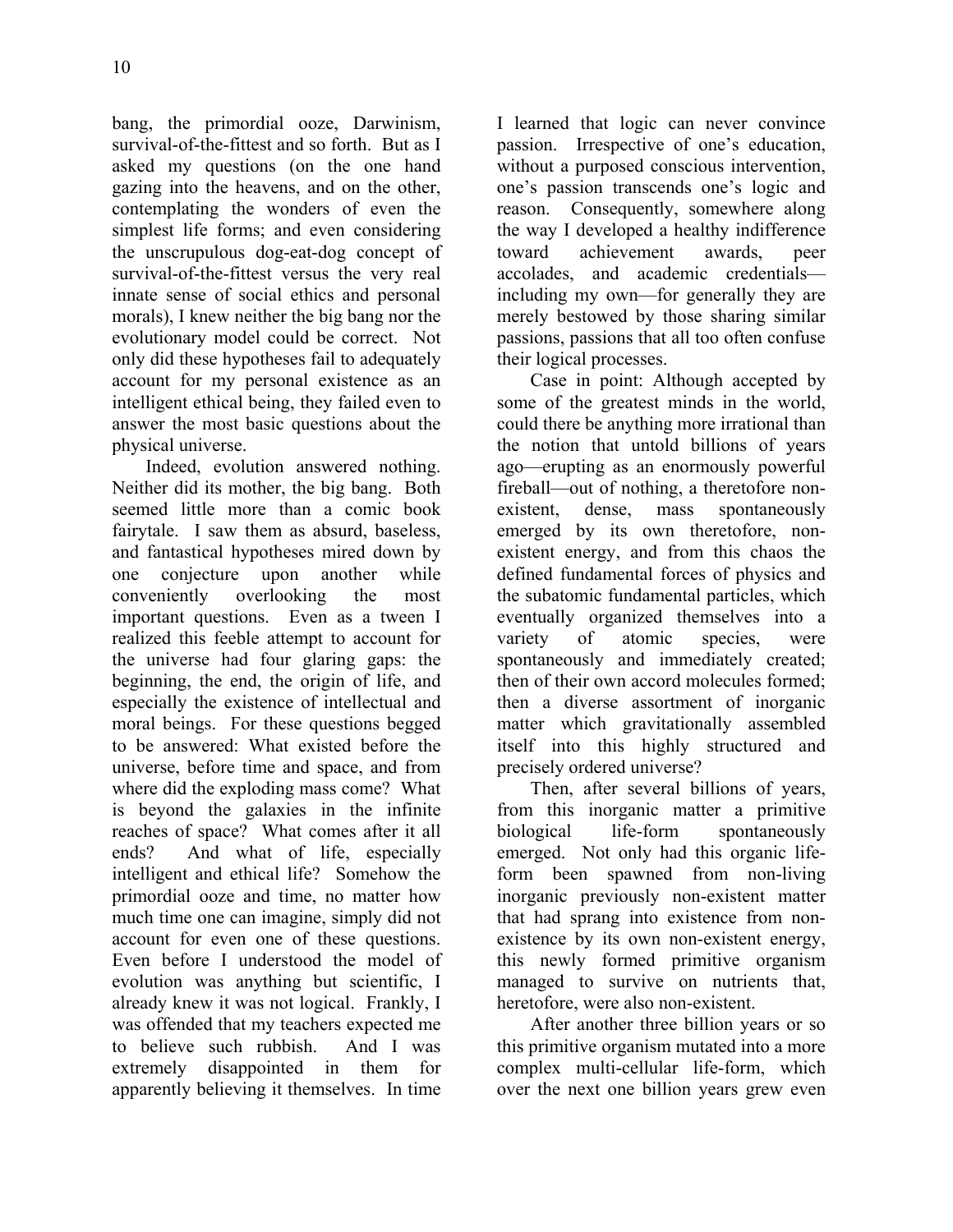more complex spawning a variety of ever increasingly diverse and more complex species; some of which became animated, eventually splitting into two genders and achieving the capacity for selective reproduction. After countless changes the most advanced life-form developed the ability for critical thinking—the ability to reason and make inference. In time, this advanced life-form realized its own metaphysical reality beyond its mere physical existence. And at last the advanced critically-thinking being assumed a common ethic based upon its universal metaphysical sense of morality, singularly common to every family of its highly structured existence.

In the end, and of its own accord, the original state of a non-material reality had come full circle. From the non-existent and non-material reality before the erupting fireball, to the material reality of the universe, and then returning yet again to another non-material, though existent, metaphysical reality in the highly advance being. Now perhaps I am still naïve, but somehow the very logic of this entire hypothesis seems non-existent; conceived, perhaps, somewhere in the process before the ability for critical thinking developed.

Regardless of the time frame, the statistical probability of such events occurring is absolute zero at every critical step. How can one calculate variables that do not exist? How does one calculate the first obstacle, the probability of absolute nothing spontaneously generating a dense mass? One does not calculate zero variables; one imagines them as you would a fairytale. Likewise, the probability of lifeless matter spontaneously generating life, no matter the time frame, is zero. There are simply too many conditional demands for even the lowest life-form to emerge. One of many such conditions is the sequencing of amino acids. As the

physical chemist, Dr. Johnathan Sarfati, explains: "Life requires catalysts which are specific for a single type of molecule. This requires *specific* amino acid sequences, which have extremely low probabilities  $(-10-650$  for all the enzymes required)."<sup>27</sup> And that is but one of many requisite conditions of impossible contradicting scenarios that must be met to generate life from non-life. Another such difficulty is that "The alkaline conditions needed to form sugars are incompatible with acid conditions required to form polypeptides with condensing agents." So too is the detail that certain requisite 'building blocks' are not formed; "ribose and cytosine are hard to form and are very unstable."<sup>28</sup> The list of requisite conditions continues, but the point is that the probability of life spontaneously generating from non-life is essentially zero. For these and the many other conflicting conditions to be simultaneously reconciled by their own accord is beyond the realm of probability.

And for those insincere pretentious proponents who recognize these difficulties and wish to avoid them by only invoking the evolution paradigm to explain man's existence once matter and life are accounted for; their obstacles are no less difficult; in that even if a primitive lifeform miraculously emerged, the probability for a sustainable life-form is zero. Again Dr. Sarfari explains: "Biochemicals would react with each other or with inorganic chemicals. Sugars (and other carbonyl … compounds) react destructively with amino acids (and other amino . . . compounds), but must be present for a cell to form." Then

 $\overline{a}$ 27 Johnathan Sarfati. 2007. "Loopholes in the Evolutionary Theory of the Origin of Life: Summary." *Answers.*

http://www.answersingenesis.org /docs/ 4220.asp (accessed August 11, 2007).

Johnathan Sarfati, 1-3.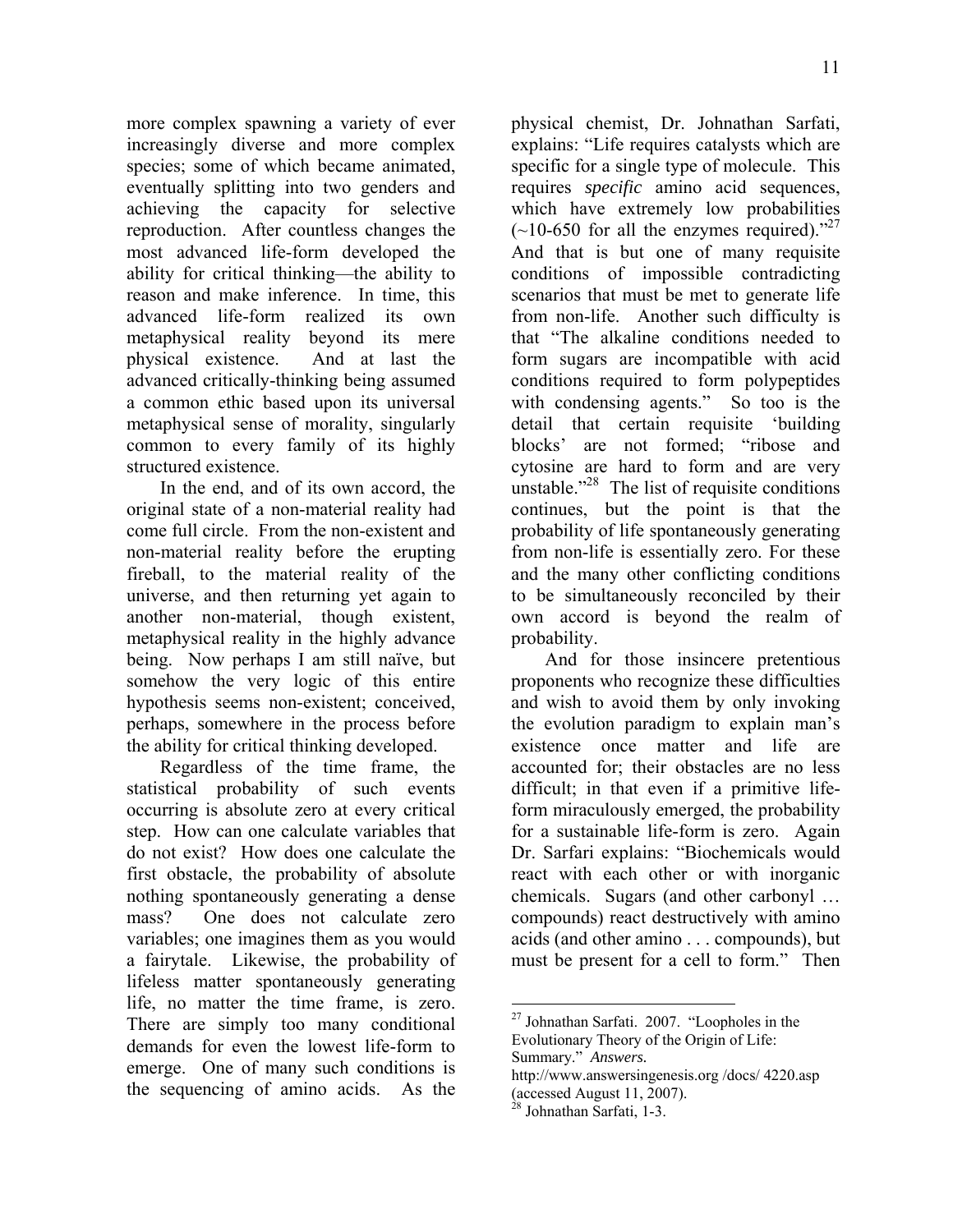12

too, "The atmosphere contained free oxygen, which would destroy organic compounds. . . ;" but "if there was no oxygen there would be no ozone, so ultraviolet light would destroy biochemicals." Indeed, "All energy sources that produce the biochemicals destroy them even faster."<sup>29</sup> Once again the list continues so that the sustainability probability of this supposed primitive lifeform is essentially zero, thereby making even the notion of upward development a moot issue and relegating all such controversial arguments to the logical fallacy category of red herrings.

Finally, and just as difficult, is the probability of a self-structured purely physical life-form consisting of billions of beings that each possess an identical yet individual metaphysical cognizance, intellect, and conscience which intuitively adheres to a universal moral code. The probability is zero, no matter how many gradual upward mutated changes the physical life-form assumes. Just as nonexistent matter spontaneously springing into existence by its own non-existent energy is incalculable due to the absence of viable variables, the probability of even one of these physical beings spontaneously generating these complex non-material metaphysical realities is non-existent, absolute zero; and the probability of billions of them developing and sustaining the same metaphysical realities is beyond absolute zero, no more probable than your favorite pet eventually resolving the issue of world peace.

# *The logical conclusion*

I did not come from a religious home. There was a family Bible, an heirloom, somewhere in the house but the notion of God, especially a personal God, was not a part of our daily lives. Nevertheless, even as a tween, my contemplations concerning life and the heavens lead me to conclude that a Creator must exist. I did not know who, but logically and intuitively I knew it had to be so. The universe was created. Life was created. I was created. The logical order of cause and effect left no alternative. I reasoned that the complex nature of life and the universe was such that the agent of cause had to possess great intelligence. Such an elaborate design even to a fraction of this degree would require a superb imagination and precise engineering. It was too intricate, too exact, too ordered to be the haphazard outcome of a great explosion, no matter how magnificent or ancient we envisioned it. Of course, this realization raises the question of who then created us; but it also inferred there were answers to those all-consuming questions of purpose: "Why are we here? And what is the meaning of life?"

A few years later I found those answers. I was introduced to the gospel of Jesus Christ, which I accepted and follow to this day. It may sound prosaic, but it is the age-old story of a journey that millions upon millions have taken. I found that the Scriptural account of the universe seamlessly answered these questions. The mechanics are not explained but the concepts are there; everything is accounted for right down to the purpose of life. Years later I discovered whole societies of credentialed scientists who also found the Scriptural account flawless.<sup>30, 31, 32, 33, 34, 35</sup>

 $\overline{a}$ 29 Johnathan Sarfati, 1-2.

 $\overline{a}$ <sup>30</sup> The Creation Research Society. 2007.

http://www.creationresearch.org (accessed July 10, 2007).

<sup>&</sup>lt;sup>31</sup> Answers in Genesis. 2007.

www.answersingenesis.org (accessed August 18, 2007).

<sup>&</sup>lt;sup>32</sup> Institute for Creation Research Center. 2007.

http://www.icr.org (accessed July 11, 2007).<br><sup>33</sup> The Society for the Advancement of Creation Science. 2007. A Mississippi State University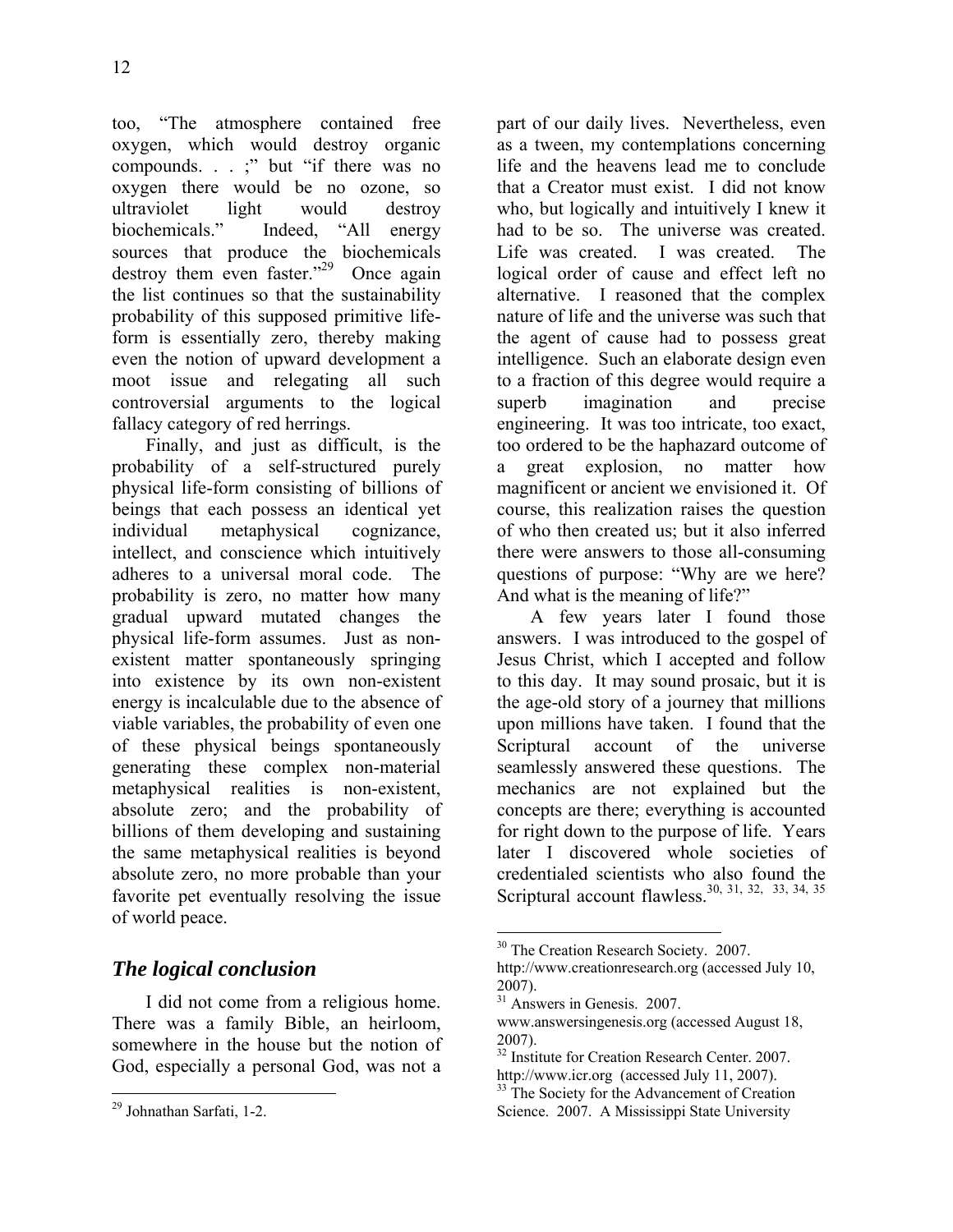It was only after reading their works that I learned of the horrendous and seemingly agenda-driven gaps in the fossil record as set forth by proponents of the evolution paradigm; and of the erroneous chronological representation of the geological strata; and the inaccurate interpretations of carbon dating methods; and of the neglect and even unwillingness to address certain paleontological and scientific findings that did not fit into the evolution scenario.<sup>36, 37, 38, 39, 40, 41</sup> But even so, all of these issues are merely red herrings, specifically designed to remove the attention from the truly critical issues: the self-generated spontaneous ex nihilo origin of matter; the spontaneous generation of organic life from inorganic non-life; and the advent of man's intelligent, passionate, and moral metaphysical reality from mere physical matter.

Not only had my questions been answered but a very real interpersonal yet metaphysical relationship ensued with my

1

Creator, a relationship that is beyond mere explanation. It is not something I could or should expect the nonbeliever to understand. Indeed, this personal relationship with God simply is not something the unbeliever can understand anymore than an animal can appreciate a fine gem. As Jesus said, do not cast your pearls before the swine.42 This is not meant to denigrate the unbeliever, but to illustrate the uselessness of presenting certain truths to those without the capacity to receive them. First man must believe in God before a relationship with God is possible.

An apropos statement by the Scottish anthropologist, Sir Arthur Keith, seems to epitomize the unbeliever's mindset and succinctly illustrates the lesson I learned long ago concerning logic versus passion. He confessed: "Evolution is unproved and unprovable. We believe it because the only alternative is special creation, and that is unthinkable."<sup>43</sup> Similarly, D.M.S. Watson, the famed Professor of Zoology and Comparative Anatomy at the University College of London from 1921 to 1951, a man who held the prestigious Chair of Evolution and was even awarded the Darwin Medal, conceded that "evolution itself is accepted by zoologists, not because it has been observed to occur or can be proven by logically coherent evidence to be true, but because the only alternative, special creation, is incredible."<sup>44</sup> I recall

student organization.

http://www.msstate.edu/org/sacs (accessed July 10, 2007).

<sup>34</sup> Northwest Creation Network. 2007. *The* 

*Creation News.* http://www.nwcre ation.net (accessed July 11, 2007).

<sup>&</sup>lt;sup>35</sup> American Scientific Affiliation. 2007.

www.asa3.org (accessed July 21, 2007).

<sup>36</sup> Morris, Henry. 1974. *Scientific Creationism*. San Diego: Creation-Life Publishers.

<sup>37</sup> Duane Gish. 1980. *Fossils: Key to the Present.* Green Forest, AR: Master Books.

<sup>&</sup>lt;sup>38</sup> Duane Gish. 1972. Speculations and

Experiments Related to Theories on the Origin of Life: A Critique. Santee, CA: Institute for Creation Research.

<sup>&</sup>lt;sup>39</sup> John C Whitcomb and Henry M Morris. 1981. *The Genesis Flood: The biblical record and its scientific implication*. Grand Rapids: Baker Books. 40 Georgia Purdom. 2007. *"Origins of Life: A* 

*Simple Approach?"* Answers.

www.answersingenesis.org/articles/am/v1/n1/origin s-of-life-simple-approach (accessed August 11, 2007), 1-4.

<sup>41</sup> Johnathan Sarfati, 1-3.

 $42$  Matthew 7:6.

<sup>43</sup> W.A. Criswell. 1972. *Did Man Just Happen?*  Grand Rapids: Zondervan, p.73. (As quoted by Bert Thompson, Ph.D. *Evolution as a Threat to the Christian Home.* p. 8. Apologetics Press, Inc., Montgomery, AL. <http://www.apologeticspress.org/rr/reprints/ Evolution-as-a-Threat- to-the. pdf> (July 20, 2007). 44 D.M.S. Watson. 1929. "Adaptation." *Nature,* 123:333. (As quoted by Bert Thompson, Ph.D. *Evolution as a Threat to the Christian Home.* Montgomery, AL: Apologetics Press, Inc., p. 8... <http://www.apologeticspress.org/rr/reprints/Evoluti on-as-a-Threat-to-the.pdf> (July 20, 2007).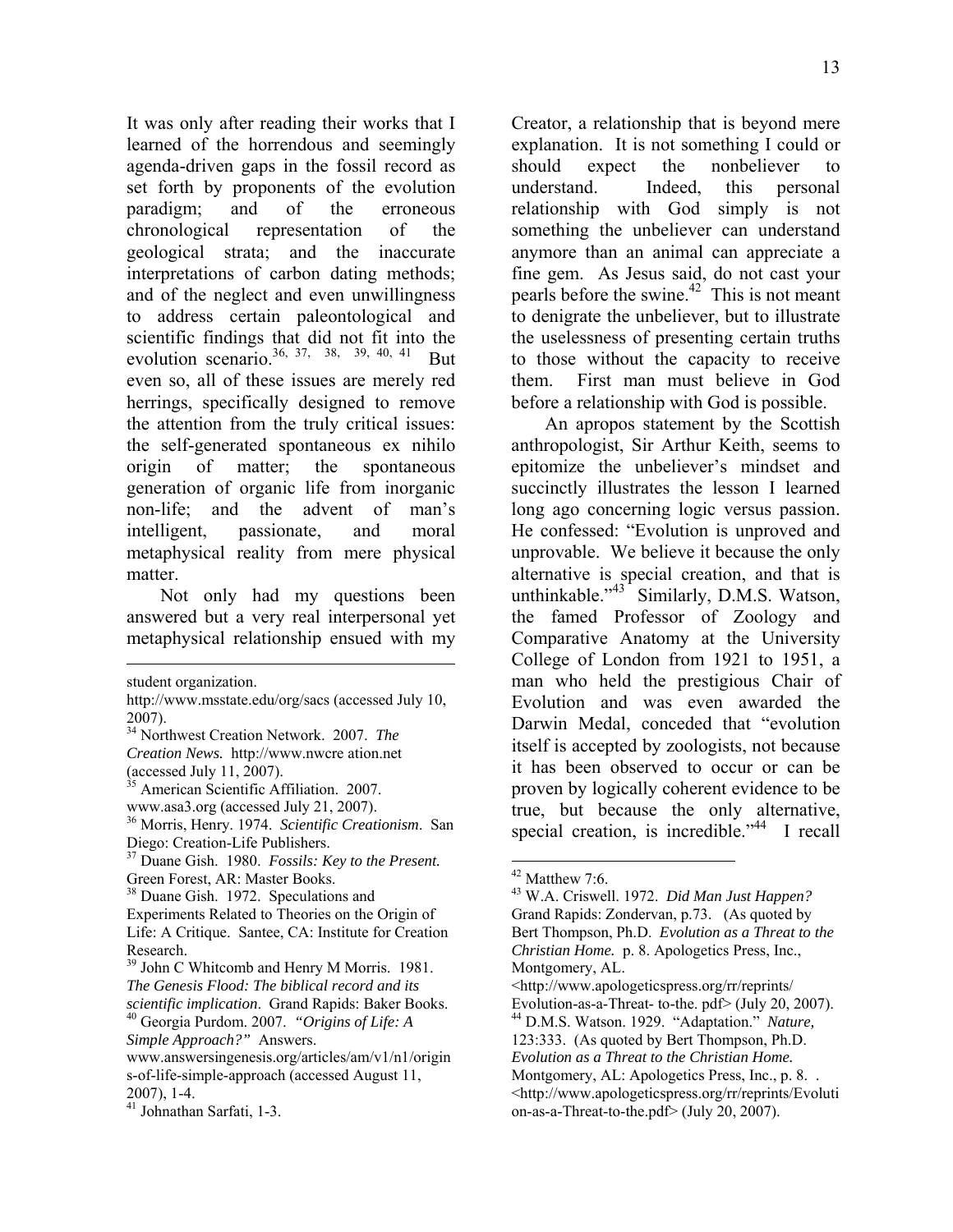many years ago reading a similar statement by one of the famed Huxleys (Julian, Aldous, or their grandfather Thomas). I paraphrase, of course, but his confession read something like: 'The concept of evolution is convenient; but what else do I have? I refuse to believe in God.'

Apparently fanatical egotists never change. Long ago the psalmist noted, "the fool has said in his heart, there is no<br>God<sup> $,45$ </sup> Neither do their foolish actions Neither do their foolish actions change. Even before the psalmist, the antediluvians exhibited this same egocentric stupidity by, "professing themselves to be wise, they became fools, . . . who changed the truth of God into a lie, and worshipped and served the creature more than the Creator."<sup>46</sup>

Of course, as a tween I did not know these biblical passages, nor had I read the statements of Keith, Watson or Huxley; but like them I did know the notion of evolution was, at the very least, imprudent. Unlike them I did not close my mind to potentially offensive answers.

## *Blind faith*

Those, like Keith, Watson, and the Huxley dynasty, who are unwilling to submit to an intelligent Creator, opting rather to embrace absurd and unwarranted belief system are the ultimate examples of utter blind faith. With absolutely no evidence other than one stubborn conjecture or hypothesis built upon another, and in the face of pure logic, and despite finding after finding that disproves even the possibility of such a paradigm, still they cling to the notion of evolution as if it were fact. If anything could ever illustrate the conundrum, blind faith, this is it; for it is an illogical belief fueled by passion. In this case, it is a passionate hatred for even the

 $\overline{a}$ 

concept of a Supreme Being, a personal Creator to whom they must answer. And this passion is generally evidenced by their vitriol and ad hominem abuse of those scientists who disagree with their illogical passionate hypothesis.

Actually, there is no such thing as blind faith; it is a euphemism for wishful thinking, or even unrealistic thinking that is contrary to reality. The very concept of faith infers confirmation. By definition faith is an evidence-based system that holds to a particular view because it is substantiated by data. We generally use three concepts (trust, belief and faith) to translate the original Greek πίστις *(pistis)*47; but the definition is not left to our imaginations. Pistis "is the substance of things hoped for, the evidence of things not seen.", 48, 49

According to this biblical definition, science is a faith-based system. For it is a system often governed by "the evidence of things not seen." Indeed, this is an essential modus operandi in science. Without ever having directly observed them, science believes in many concepts and systems at the subatomic, the supergalactic, and even the macroscopic natural level of life. Black holes, certain astronomical objects, the chemical composition of celestial bodies, the recent evidence that water once existed on the surface of Mars and many other topics are unobserved beliefs that are held due to certain data sets that infer their reality: "the evidence of things not seen." Even gravity and the earth's magnetic poles fit the description. We cannot directly observe either nor even thoroughly explain them;

<sup>45</sup> King James Bible. Psalms 14:1.

<sup>46</sup> King James Bible. Romans 1:22-23.

 $\overline{a}$ 47 Harold K Moulton. 1978. *The Analytical Greek Lexicon Revised.* Grand Rapids: Zondervan.. 48 Kurt Alund, et al. 1963. *The Greek New* 

*Testament.* 3rd edition. West Germany: United Bible Societies.

 $49$  Hebrews 11.1.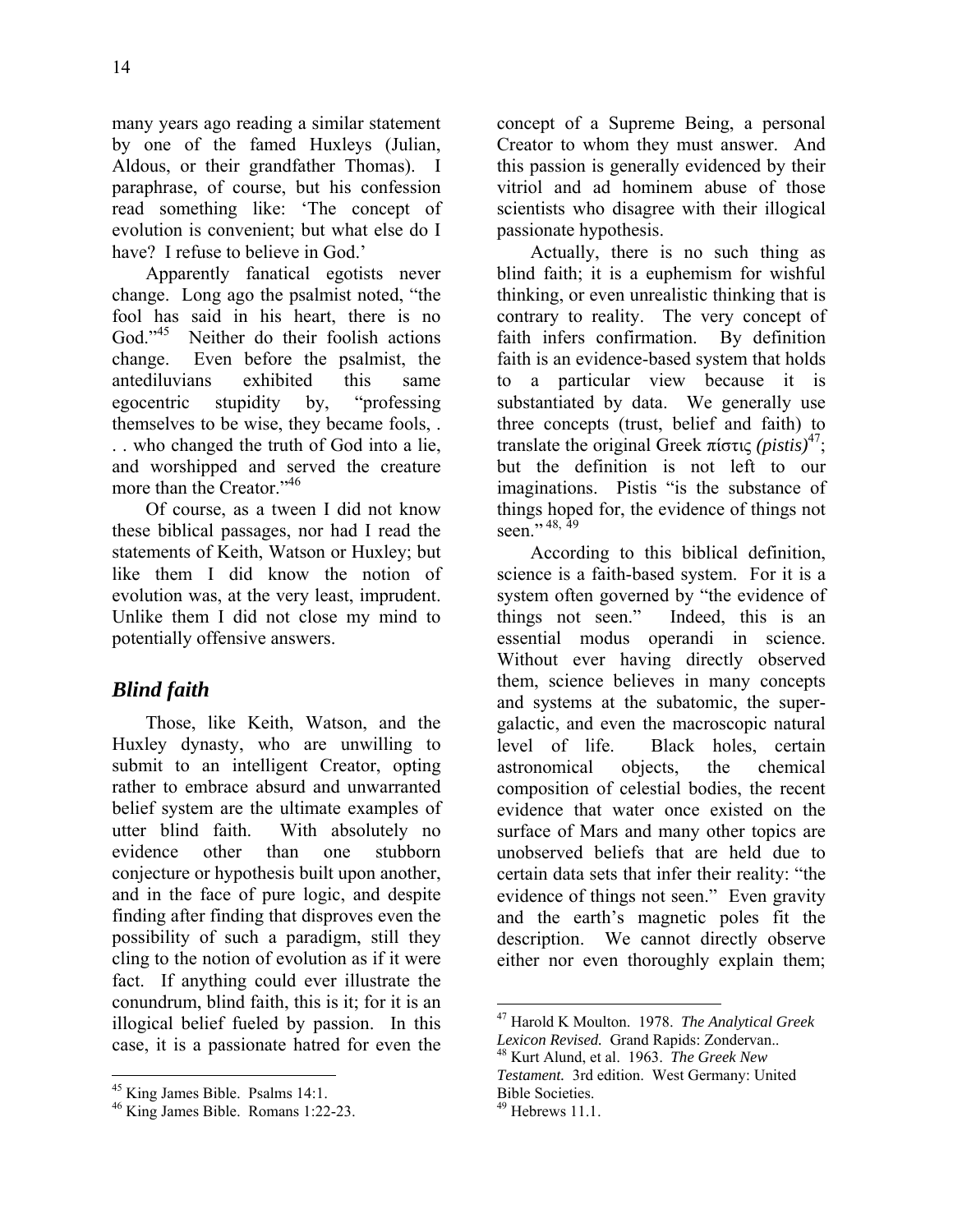but we can see and measure their effect and we believe they exist.

Because predictable outcomes are observed in a particular concept, physical body, or system, scientists believe that particular concept, physical body, or system exists. By definition these are faithbased beliefs; the precise implementation of the biblical concept of faith: "the substance of things hoped for, the evidence of things not seen."

Although modern scientists clearly come to certain conclusions based solely on "the evidence of things not seen," I find it curious, if not amusing, that many refuse to address the faith-based aspect of their work even as they pretentiously pride themselves on accepting only those things that can be duplicated and proven in a laboratory setting. It is for this ostensible reason (the inability to reduplicate in a laboratory setting) that many scientist dismiss or even blatantly deny the possibility of metaphysical realities. Yet strangely, they find no problem with their adamant, even passionate, adherence to the completely untestable (not to mention illogical) notion of evolution. This is beyond pretentious; it is nothing less than disingenuous.

Using the same sound logic a true scientist uses when trusting the inferences of his data set, those not offended by the inferences of this data set (the universe) have concluded that it is an amazingly imaginative and ordered structure; and given its intricate and precise nature, from the macro super-galactic level down to the subatomic quantum level, and then topping it off with the inexplicable mystery of life itself, an intelligent Creator is the only logical and plausible cause. Therefore an intelligent Creator exists. God exists. The precisely ordered universe and the astounding physical and metaphysical life it contains are the evidence. This is not only the conclusion of the simple observer but of hundreds of well qualified scientists from numerous scientific disciplines. $50, 51$ 

#### *Logic versus passion*

How intelligent individuals can correctly deduce from a few flint arrowheads or awls, or stone hammers, or shards of pottery that intelligent life was resident, but cannot discern the requisite imagination and intricate precision of the universe as evidence of intelligence is dumbfounding. For them to conclude that it developed by its own accord is beyond puzzling, it is illogical—clearly the result of ideology and passion rather than logic.

This passion was clearly exhibited by the famed Huxley brothers; Julian, the revered scientist and Aldous, a well-known intellect and social commentator. When placed against the backdrop of his brother Julian's comments that, "Darwinism removed the whole idea of God as the creator of organisms from the sphere of rational discussion,"52 Aldous' confession as to why he proclaimed atheism and evolution with such enthusiasm is easily understood. For if there is no personal Creator to whom man must answer then there is no such thing as absolute morality. Thus, Aldous explained:

I had motives for not wanting the world to have meaning: consequently, assuming it had none, and was able without any difficulty to

<sup>50</sup> Answers in Genesis.

www.answersingenesis.org/home/area/bios (accessed July 19, 2007).<br> $51 \text{ J} \approx 54.1 \text{ J}$ 

Lee Strobel. 2004. *The Case for the Creator*. Grand Rapids: Zondervan, 31-32.

<sup>52</sup> Julian Huxley. 1960. "At Random: A Television Preview," *Issues in Evolution, ed. Sol Tax.* Chicago: University of Chicago Press, p. 41. (As quoted by Bert Thompson, Ph.D. 2007. *Evolution as a Threat to the Christian Home.* Apologetics Press, Inc., Montgomery, AL: p. 8. http://www.apologeticspress.org/rr/reprints/Evolutio n-as-a-Threat-to-the.pdf (accessed July 20, 2007).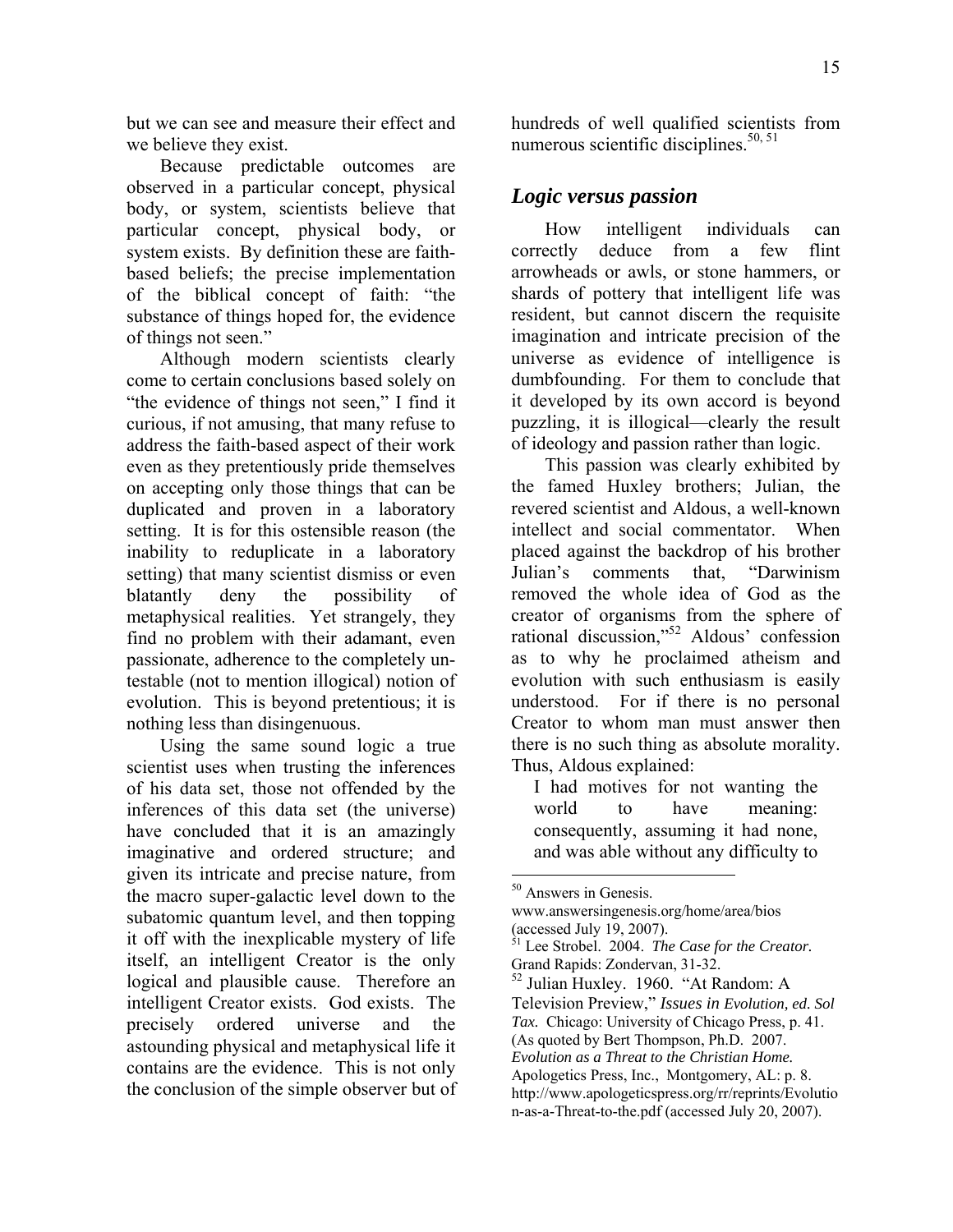find reasons for this assumption. . . . The philosopher who finds no meaning in the world is not concerned exclusively with a problem in pure metaphysics; he is also concerned to prove there is no valid reason why he personally should not do as he wants to do. . . . For myself, as no doubt for most of my contemporaries, the philosophy of meaninglessness was essentially an instrument of liberation. The liberation we desired was simultaneously liberation from a certain political and economical system and liberation from a certain system of morality. We objected to the morality because it interfered with our sexual freedom. $53$ 

Another example of passion versus logic is evidenced by the British biologist, Professor Richard Dawkins, whose ardent promotion of evolution has inspired the title "Darwin's Rottweiler," a nickname no doubt spawned from his philosophical predecessor, the famed zealot, Thomas Huxley, who was dubbed "Darwin's bulldog." Attempting to refute the notion of complex design, Dr. Dawkins concedes that if creationists are correct about the irreducible complexity of the universe it wrecks Darwin's theory; and he freely concedes that "Darwin himself said as much "54

Of course, he couches this in terms that shift the burden of proof to the opposition: "if genuinely irreducible complexity could be properly demonstrated, it would wreck

 $\overline{a}$ 

Darwin's theory."<sup>55</sup> This is the classical error in logic called the "Appeal to Ignorance," a fallacy that makes a claim and then challenges the opponent to disprove it. There currently exist a number of people who believe the Great Pyramids of Egypt were built by aliens to serve as navigational devices. An outlandish claim to be sure, but actually no more unwarranted than is Darwin's evolution. One could argue their evidence and reasoning is as solid as that of Darwinism. What if a group of archeologists were to take up this hypothesis and say, "Because some ancient Egyptian hieroglyphs seem to speak of bright lights and beings from the sky who taught technology, and because some of the giant stones, perfectly placed hundreds of feet high, weigh as much as twenty tons; we have concluded that the Great Pyramids of Egypt were constructed by aliens; and unless this can be proved incorrect we shall accept it as fact." No one in their right mind would take them seriously. Yet this is exactly what Darwin's proponents have done. From very sparse, selective and controversial evidence at best, they have set forth the argument of a non-complex universe in which simple life-forms slowly evolved into more advanced life-forms; and they expect it to be accepted as fact unless it can be proven wrong.

Logically, it is up to Darwinism to prove its case, which of course it has never done. Indeed, the one million dollar prize still lies unclaimed, which is offered to anyone who can propose even "a highly plausible *mechanism* for the spontaneous rise of *genetic* instructions in nature sufficient to give rise to life." The only stipulations are that "the explanation must be consistent with empirical biochemical, kinetic, and thermodynamic concepts . . . and be published in a well-respected peer-

<sup>53</sup> Aldous Huxley. 1966. "Confessions of a Professed Atheist," *Report: Perspective on the News.* 3:19. (As quoted by Bert Thompson, Ph.D. 2007. *Evolution as a Threat to the Christian Home.* Apologetics Press, Inc., Montgomery, AL. p. 8. http://www.apologeticspress.org/rr/reprints/Evolutio n-as-a-Threat-to-the.pdf (accessed July 20, 2007). 54 Richard Dawkins. 2006. *The God Delusion.*  New York: Houghton Mifflin Company, 125.

<sup>55</sup> Dawkins, Richard, 125.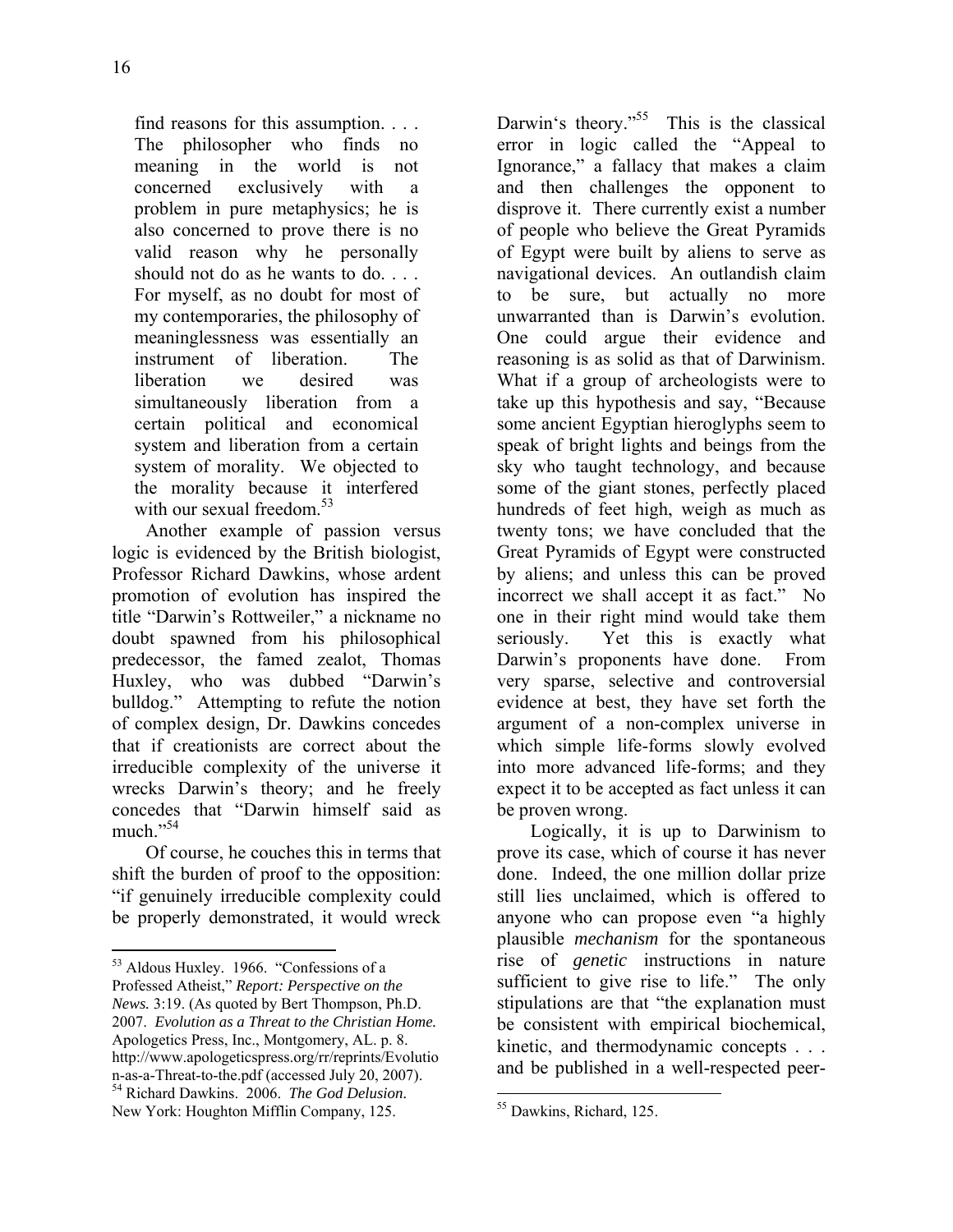review science journal(s)."<sup>56</sup> I dare say, shifting the burden of proof to the opponents, especially in this case, is illogical and disingenuous.

But Dr. Dawkins' concession to the inference of irreducible complexity is mere rhetoric; for he salvages Darwinism and himself by simply refusing to accept that genuinely irreducible complexity has been properly demonstrated. Of course he conveniently ignores the hundreds of well qualified scientists from numerous disciplines who accept such complexity and openly acknowledge their disagreement with the non-complex evolution paradigm. Lee Strobel recently referenced some of these scientists in his book *A Case for the Creator*.

After spokespersons for the Public Broadcasting System's seven part television series *Evolution* asserted that 'all known scientific evidence supports [Darwinian] evolution' as does 'virtually every reputable scientist in the world,' these professors, laboratory researchers, and other scientists published a two-page advertisement in a national magazine under the banner: 'A Scientific Dissent From Darwinism.' Their statement was direct and defiant. 'We are skeptical of the claims for the ability of random mutation and natural selection to account for the complexity of life.<sup>57</sup>

………………………………........ ..................

There were hundreds of them biologists, chemists, zoologists, physicists, anthropologists, molecular and cell biologists,

bioengineers, organic chemists, geologists, astrophysicists, and other scientists. Their doctorates came from such prestigious universities as Cambridge, Stanford, Cornell, Yale, Rutgers, Chicago, Princeton, Purdue, Duke, Michigan, Syracuse, Temple, and Berkley.

They included professors from Yale Graduate School, the Massachusetts Institute of Technology, Tulane, Rice, Emory, George Mason, Lehigh, and the Universities of California, Washington, Ohio, Colorado, Nebraska, Mississippi, Iowa, Georgia, New Mexico, Utah, Pennsylvania, and elsewhere.<sup>58</sup>

Dawkins also ignores the conclusions of the hundreds of current scientists who not only adhere to creationism based upon their specific scientific disciplines, but embrace the concepts of a young earth and the six days of creation as recorded in Genesis.<sup>59</sup>

While the evidence of genuinely irreducible complexity may not be sufficient for an impassioned Darwinian zealot, nor even the passive disciple, for those scientists willing to handle the dataset with unbiased and open minds it is more than sufficient, it is undeniable—so much so they are willing to stake their careers and reputations on it. And in the ardent world of academic science where the iconic ideals of the big bang and evolution rule the roost, this is no small matter.

Dr. Dawkins concludes his comments on irreducible complexity with a nonsensical comment that showcases not only his passion but his illogical thought process. He reasoned; "In any case, even though genuinely irreducible complexity

<sup>1</sup> 56 The Origin-of-Life Prize. 2007.

www.lifeorigin.info (accessed July 18, 2007). 57 Lee Strobel, 31-32.

<sup>&</sup>lt;sup>58</sup> Lee Strobel, 31.

<sup>59</sup> Answers in Genesis.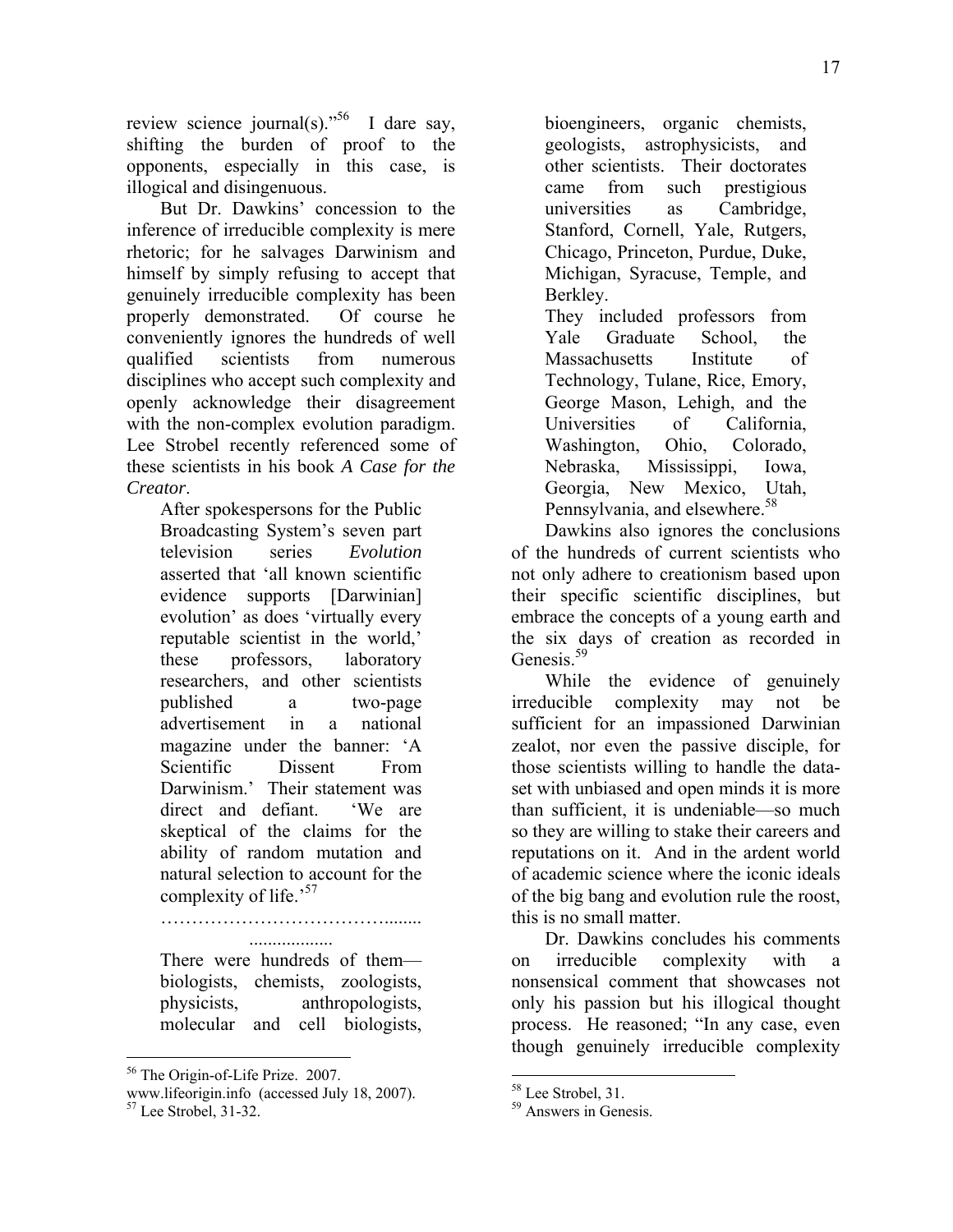would wreck Darwin's theory if it were ever found, who is to say that it wouldn't wreck the intelligent design theory as well? Indeed, it already *has* wrecked the intelligent design theory for, . . . however little we know about God, the one thing we can be sure of is that he would have to be very complex and presumably irreducibly  $\mathrm{so}$  !  $^{,60}$ 

While exposing the "balancing-thefence" approach of those proponents of intelligent design who are not willing to take the next logical step—that of stating their belief in an intellectual, supreme and personal Creator—the comment does nothing to support Dawkins' position; for as he makes clear, even he realizes that an incredibly complex Creator is the obvious inference. Rather, this surprising remark simultaneously commits an error in logic and an error in debate. The logical error is a bizarre fallacy of induction in which he draws the conclusion based upon the unstated assumption that creationism is false. The argument intelligent design makes is that the design of this extremely complex and highly structured universe is such that it required extreme intelligence. To which Dawkins counters that if this is correct and the universe is of such complexity, then intelligent design itself is wrong for it would have taken an irreducible complex intelligence, which is exactly the position of the creationists. As best as I can tell his logic is as foolows:

Irreducible complexity is not Darwinism.

Irreducible complexity is intelligent design.

Intelligent design demands a complex Creator.

A complex Creator is creationism.

Therefore, intelligent design is false.

 $\overline{a}$ 60 Richard Dawkins, 125. The logical conclusion is not that intelligent design is false but that intelligent design infers creationism. Because some proponents of intelligent design have not openly stated the obvious does not make the argument for intelligent design any less true.

In the same comment he also commits an error in his debate as he apparently makes a Freudian slip by conceding the very point he is attempting to argue against—that of irreducible complexity. Although he insists that irreducible complexity has not been demonstrated, he argues that if it were demonstrated it is so complex that God "would have to be very complex and presumably irreducibly so!" Again his logic seems thus: Irreducible complexity is not demonstrated.

If irreducible complexity is demonstrated, God would have to be irreducibly complex [presumably implying the extreme complex nature of creation].

I am still scratching my head. In his hypothesis, complexity goes from being non-existent to extremely complex based merely on an observed demonstration; for nothing of the structure has changed, only the observer's perception. It has occurred to me several times through the year that trying to defend such in-defensible positions as the big bang and evolution is like being caught in a web of lies; every time the subject is broached yet another inconsistency is exposed.

Instead of imperiously and arrogantly dismissing their peers who have logically arrived at intelligent design, perhaps popular science would be better served if the prejudiced impassioned zealots who stand for almost anything against the notion of a personal Creator would revisit the issue of logic versus passion as it relates to their "scientific" research. Certainly their personal interests would be better served. Because the universe and the life it contains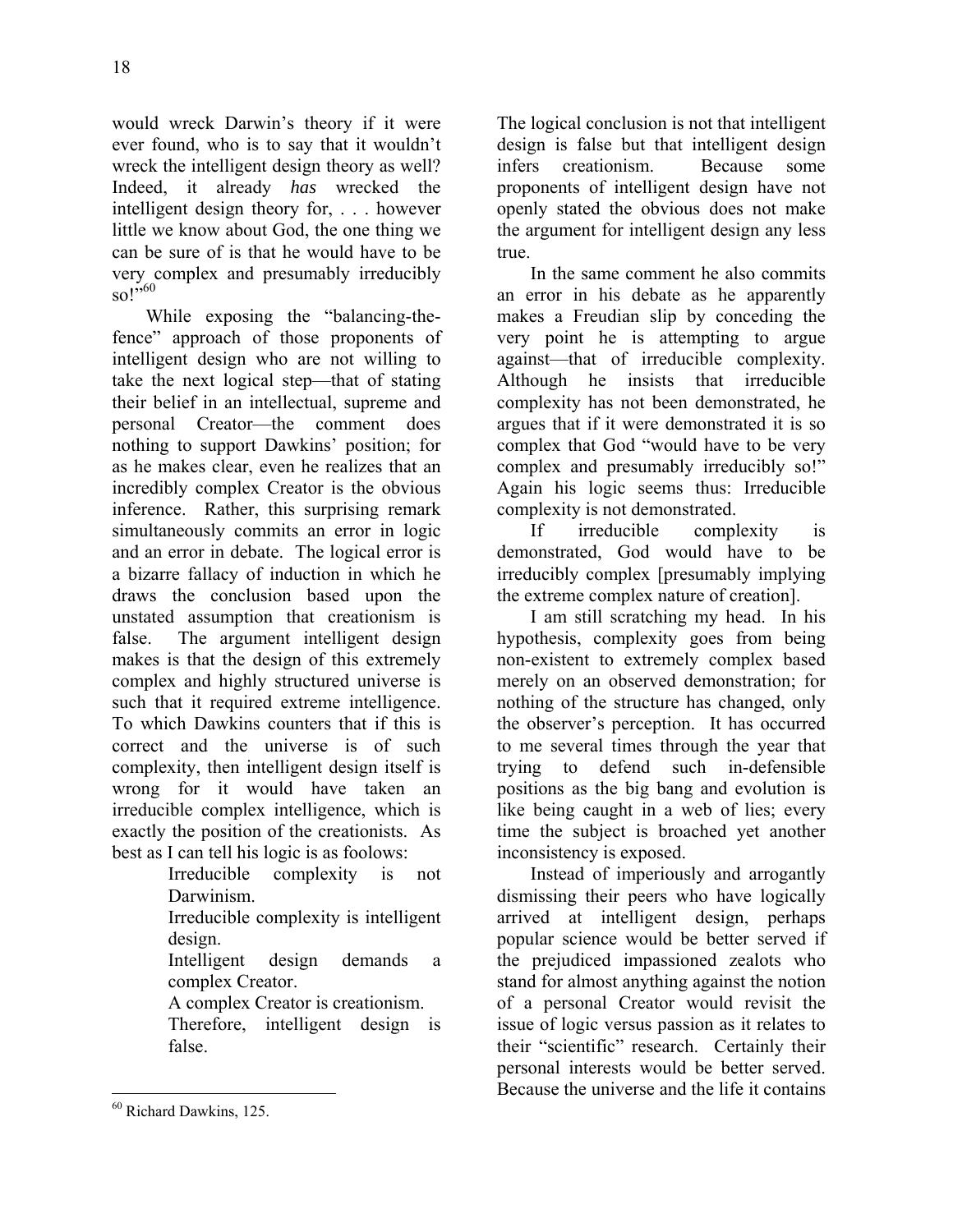are such strong witnesses to the reality of a Creator, the Apostle Paul specifically addressed those who reject this evidence.

*Because that which may be known of God is manifest in them; for God has shown it unto them. For the invisible things of Him from the creation of the world are clearly seen, being understood by the things that are made, even His eternal power and Godhead; so that they are without excuse. 61* 

### *Opening the door to new truths*

Once we accept the reality that God created our immediate physical universe, encasing it in time and space by simply saying it was so, certain truths are immediately apparent. The inferences to be drawn from these few concepts are enormous, for God, for man, and for the universe. God created the light and called it day and the darkness He called night. He created the heavens and the earth and all that is in them. And God created man, both male and female, in His own image: individual souls, persons with the ability to think, to experience emotion, to make inference, to enjoy humor, to will, and all the other metaphysical mysteries of personhood.<sup>62</sup>

That God created our physical universe infers that He is other than and superior to our immediate physical reality. Being the Creator of, and thus other than and outside of, our limited time-space continuum necessarily infers God's infinite eternal being, while simultaneously inferring the finite nature of His creation. We can no more fully comprehend God's infinite eternal nature than we can comprehend the notions of eternity or of space as it stretches past more than 100 billion galaxies into a

1

vast infinity. Such concepts boggle the mind; but the idea of their not existing is completely illogical, for how would they end or how could they even have begun? Something would have to be on the other side of the end or beginning.

A substantial difference between the metaphysical concepts of infinity or eternity versus the metaphysical concept of God is that infinity and eternity are merely dimensional, whereas God is living, God is spirit, God is the ultimate personal intellect. By definition, infinity and eternity logically must exist for the very nature of the physical universe demands it. Time demands eternity; space demands infinity. So too, God logically must exist for the very nature of the reality of life demands it; both physical and metaphysical life demand it. And the highly-structured, preciselyordered material universe demands it. And finally, even the concepts of eternity and infinity demand a Creator, for ultimately, they find their very state of being in God who transcends both and simply is.

Thus, to ask the question, "Where did God come from?" is like asking, "Where did eternity come from?" or "Where did infinity come from?" This is the logical fallacy of begging the question; for it assumes eternity, infinity or even God came from somewhere. God did not come from somewhere. God is.

That God created our physical universe also infers His omnipotence, omnipresence, and omniscience—attributes that transcend our limited and immediate four dimensional physical reality. God's omnipotence is exhibited by His ability to bring all things into existence. His omnipresence is necessary in that all of creation exists merely within His consciousness. Literally, we exist in the mind of God. And His omniscience is understood in that while we are encased in time and space so that events appear linear

 $^{61}$  Rom. 1:19-20<br> $^{62}$  Genesis 1.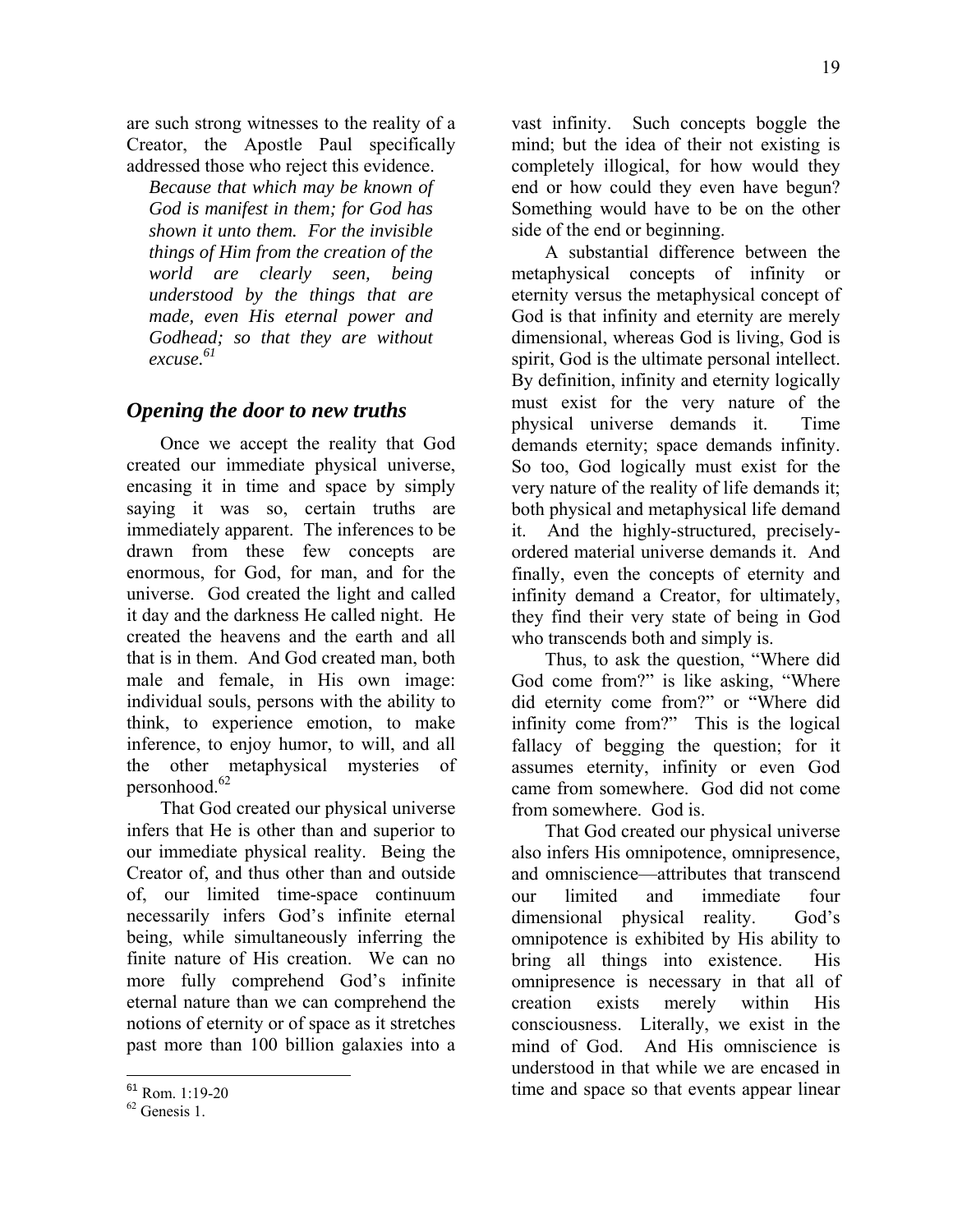in nature; He is eternal, not limited to time or space. The linear nature of time is our reality or our limitation if you prefer, not His. To Him all of creation, including time, is but a punctiliar thought to which He knows all. What we perceive as a linear passage of time with the historical versus the future and even the beginning from the eventual end of the universe, is but a punctiliar zero-dimensional event to Him. Similar, perhaps (in a limited way for this analogy cannot be pushed too far), to an author's book. The author knows the story intimately: the plot, the characters, the ending. To the author it is an event, but to the characters in the book, or to those reading the book for the first time, there is an apparent linear time frame.

If then all of creation, all beings, the entire universe and the laws that it follows exist simply because God, the ultimate reality, spoke it into existence, we then have within our grasp the necessary information to answer the questions of our reality and to reconcile the material with the metaphysical. Jesus testified that "*God is Spirit."*63 Although God is the only eternal Spirit, He is not the only spirit, for Scripture tells us He created other spirits. So then at the metaphysical level, for both the Creator and the created, spirit is reality.

As noted earlier, scientists have concluded that the subatomic level of energy consists mostly of empty space with very tiny interactions of electromagnetic energy and information, all of which is mysteriously held together by an indefinite nuclear force. But Scripture identifies this mysterious binding force. It is the direct action of God Himself. Paul explained, *"by Him all things consist."*64 In the original language this term, συνέστηκεν *(sunesteeken)* "sunstone,"65 means "to place together, to stand together, to hold together, to cohere. He is the principle of cohesion in the universe. . . . God Himself is the unifying band which encompasses everything and holds it together. This applies not only to the largest things of the universe, but also to the smallest things of the universe"<sup>66</sup>

So then, God is not only the source of light, and energy, and the very existence of the universe,  $67$  He is also the mysterious agent of quantum nuclear forces that bind the subatomic world together. Therefore, and for lack of a better or even more appropriate description, our immediate physical reality is basically the multidimensional hologram of God's intent, consisting of empty space, electromagnetic energy, and information. God simply said it was so and it was so. Thus, even the reality of our physical universe finds its foundation in spirit . . . the Spirit of God. This hologram concept once again brings to mind the image of open and closed vibrating strings of subatomic electromagnetic energy and information interlocked in various multidimensional mathematical computations to form complex structures in binary code, not unlike computer software or complex electric circuitry; but here God is both the programmer and the source of power.

From here we might see how these two worlds (our material and our metaphysical) meet at the subatomic level where electromagnetic energy and information is mysteriously entangled with the reality of spirit. It is this non-local entanglement at the quantum level between the

 $\overline{a}$ 63 John 4:24.

<sup>64</sup> Colossians. 1:17.

<sup>65</sup> Alund, Kurt, et al. 1983. *The Greek New Testament,* 3rd edition. West Germany: United Bible Societies, 694.

<sup>66</sup> Fritz Rienecker and Cleon Rogers. 1980. *A Linguistic Key to The Greek New Testament.* Grand Rapids: Zondervan, 768.

 $67$  Genesis 1.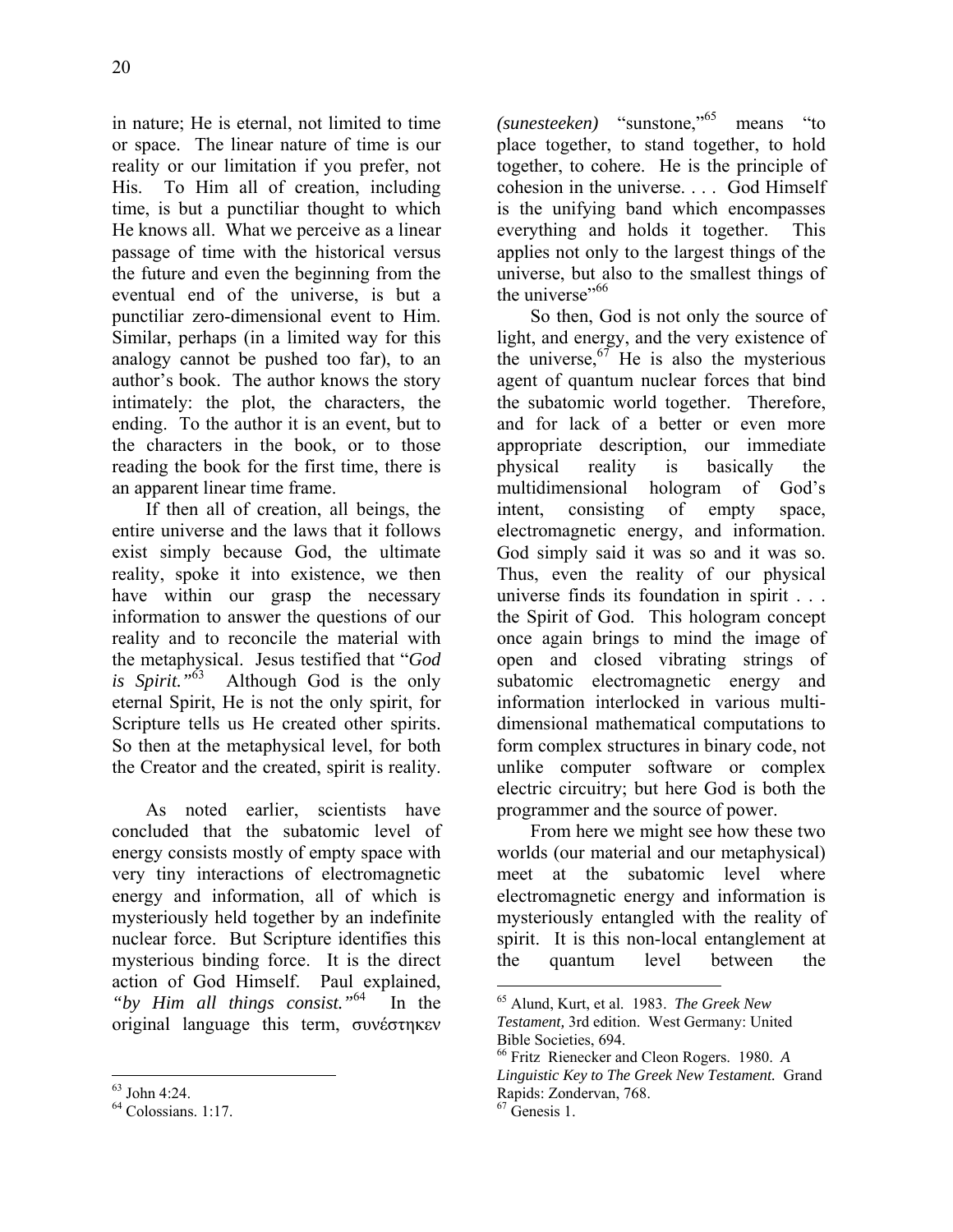electromagnetic energy and information, and the Spirit of God that gives life to the hologram. And it is a similar entanglement at this quantum level between the electromagnetic energy and information and the spirit of certain created beings that brings animated life to their bodies. With the boundaries set, comprising both the physical and the metaphysical laws of the universe, this hologram becomes the medium in which man interacts with his fellow man, with creation, and with his Creator.

For man there is yet another aspect to reality. Created in God's image, like God, man possesses all the mysterious properties of person. This dimension of reality is shared by no other beings but God and man. God breathed into man's nostrils and man became a living soul.<sup>68</sup> From our temporal perspective a certain entanglement exists between the spirit and soul so that it is difficult to differentiate between the two; there is nevertheless a distinction. While the individual's spirit provides the life giving energy, the individual's soul is who he or she is. The unique nature of the human soul defines us as persons; it is this that makes us like God.

That other lesser souls may exist cannot be ruled out. Certainly other beings possess select aspects of what we generally consider personality. Many animals communicate; some show emotion; others exercise resourcefulness; some have limited reasoning capabilities; and angelic beings have the ability for self-determination. However, none but God and man possess all the complex attributes that define person: to feel emotion, to will, to create, to understand humor, to reason and make inference, to communicate, to love and hate, and all the other mysteries of personhood.

<u>.</u>

Our material reality is but a holographic concept to the eternal Creator who merely spoke it into existence. He is both the source of its energy and its continued existence as His Spirit interacts with creation in an entangled nature via non-local realism at the subatomic level. Created in God's image, man's individual metaphysical cognizance is the resultant product of his individual spirit and soul which interact with his individual physical body in a similar, but less pervasive, entangled nature at the subatomic level. This entanglement also takes place for other animated beings having lesser degrees of consciousness.

Put succinctly, the unification theory for the reconciliation of corporal physical matter and metaphysical cognizance is as such: Man's individual metaphysical reality, comprised of his spirit and soul, interacts with his corporeal being in an entangled nature via non-local realism at the subatomic level.

# *Further implications for this reality*

That God created man in His image and placed him in this environment makes additional inferences. Being created in God's image man, is necessarily endowed with certain, albeit limited, abilities to interact with and manipulate his environment. Both historical-biblical accounts and the concepts of quantum physics make the manipulation of our immediate physical environmental possible, at least to some degree.

In the mysterious world of quantum mechanics this manipulation comes at the subatomic level in the form of both the observer effect and the effects of nonlocality. At the level of daily life, it is evident from both historical-biblical accounts and certain current events, that man has an ability, at least to some degree, to change the physical environment via

 $68$  Genesis 2:7.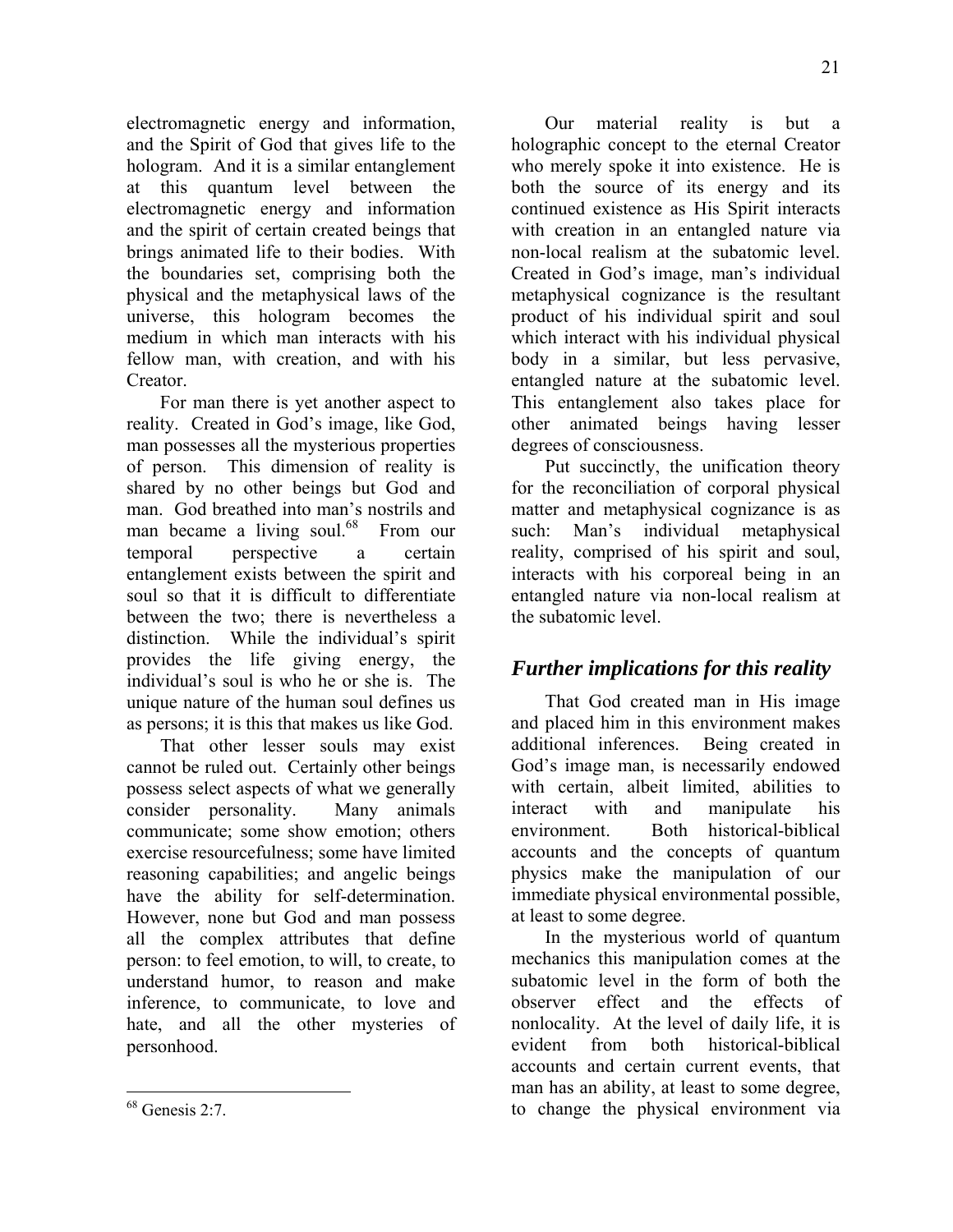metaphysical means. By combining what we know about quantum physics and what we know about human ability, such changes to the environment can be easily explained.

There is an intimate relationship between God's intent and creation; God spoke and it was so. Literally, the whole of creation is the thought of God, the electromagnetically charged holographic presentation (so to speak) of his intent. Because man is created in God's image, it follows that man's intent also possess a certain potential, so that an intimate relationship also exists between man's intent and creation. To a lesser degree, of course, in that man is merely in God's likeness not his equal, man has the potential, by his intent, to influence his physical environment as his soul and spirit interface with the subatomic world at the level of energy.

Such potential on man's part is not only logical it is discussed and demonstrated in Scripture. Although all power ultimately finds its source in God, it is clear that man by his very nature (aside from being righteous or unrighteous) has the potential to access this power to cause change in his environment. This generally untapped God-given and God-like ability explains many things. Of course, it explains biblical miracles. To this regard many prophets performed numerous miracles, and Jesus and the disciples healed and fed the people. Jesus informed his disciples that with even the slightest degree of "pistis" (faith, belief or trust) they could tell a mountain to go hence and it would go, or tell a tree to be plucked up and cast into the sea and it would obey. "Nothing," he said, "is impossible." $^{69}$  In this scenario, man causes change to his environment by an entangled union between his intent to

<u>.</u> 69 Matthew 17:20; Luke. 17:6. cause change and his belief that it will take place.

This human potential also answers such events as the Egyptian magicians', Jannes and Jambres, ability to duplicate Moses' miracle of turning Aaron's staff into a serpent. Of course, man's ability is no match for God's. This was aptly illustrated when Aaron's serpent quickly consumed those of the magicians'.<sup>70</sup> But that man could even duplicate the miracle was quite impressive; that is, as far as giving insight into the human potential. Likewise, it could explain how shaman and other secular healers are able to perform their miracles. It could also explain how certain individuals are telekinetic, or able to levitate objects, or bend spoons, or even remotely view particular events something for which even our government once devoted an entire department. And such abilities could even answer the mysteries of the great pyramids, Stonehenge, or the Coral Castle.

Although Christians have historically discounted such activities as demon power, this is not necessarily so. Certainly demon power can and does account for various supernatural events such as poltergeists, medium activity, and fortune telling; but it does not necessarily hold true that all supernatural activities (be they good or evil) are resultant to direct intervention from supernatural beings. Indeed, in that man is created in the image of God (while neither Satan, his minions, nor even holy angels are), it follows that man is endowed with certain abilities that neither angelic nor demonic beings possess. Thus we might conclude that demons, and even Satan, are more powerful when their spirits enter into and possess a human body, thereby gaining access to the unique powers that only God and man (albeit to a limited degree) possess. Witchcraft or

 $\overline{a}$ 70 Exodus 7:8-12.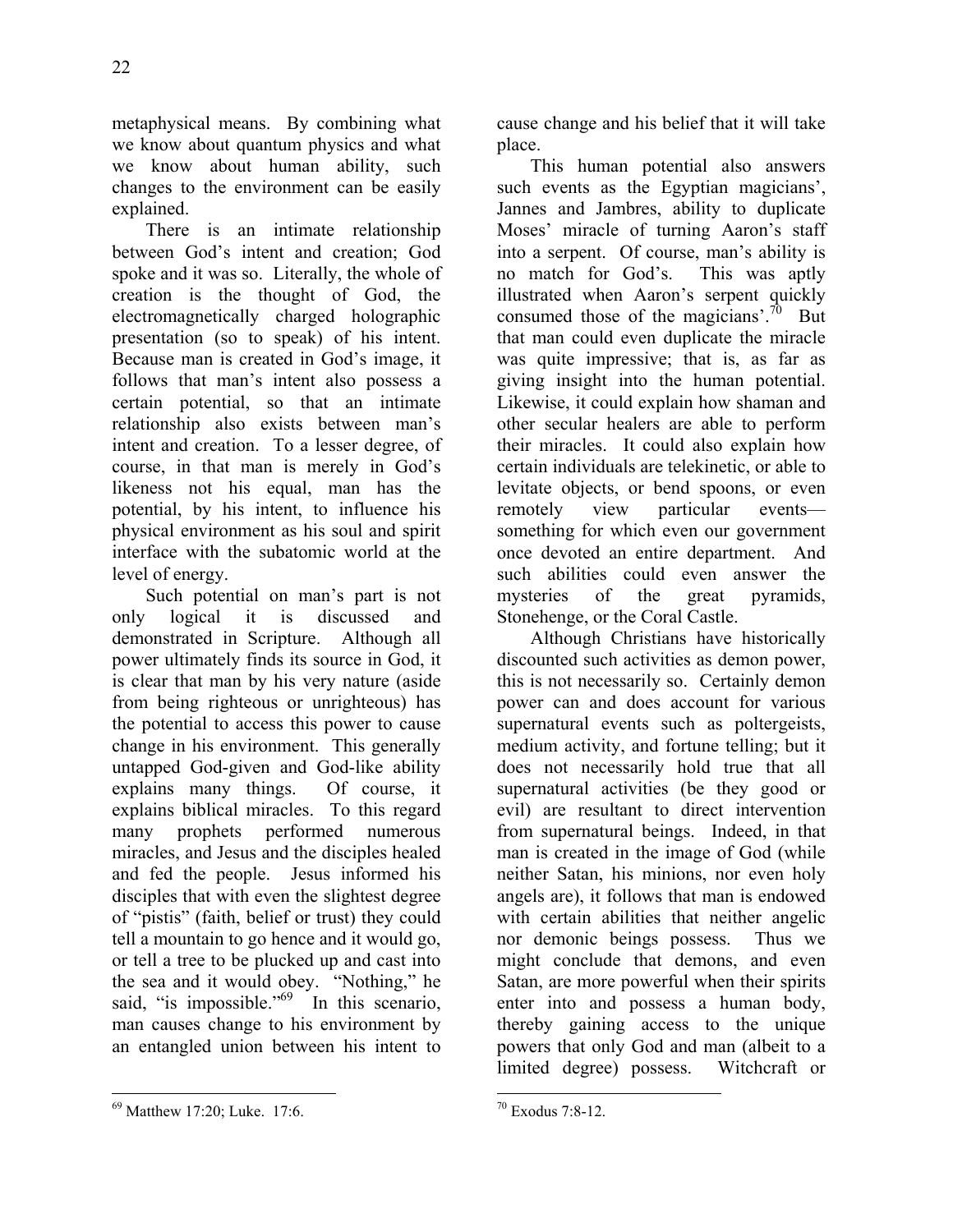sorcery would be an example of this bastardization of the human potential. Enlightened as to this human ability and influenced by and empowered with certain other demonic abilities, the sorcerer maliciously manipulates the environment. Such was the case with the Egyptian magicians who accessed their powers via enchantments.

The oft-spoken of antichrist will possess such powers. Scripture tells us that Jesus will soon return to earth; but before he returns a world leader will emerge making many promises and swaying the masses with his brilliance and supernatural prowess. He is the antichrist. Drawing upon Satan's power, he will have great knowledge and the ability to perform signs and wonders. But he will be a deceiver and will ultimately wreak havoc. While it is generally assumed that Satan grants all these powers to this antichrist, it might be more accurate to understand that an entanglement of dynamics is occurring in which Satan grants certain aspects, such as riches and the ability to foresee the future, and to perform lying wonders and the power to rule the world (for the world is currently in his control), but Satan merely awakens certain other human abilities within this man that he might use them for evil—abilities that Satan himself does not possess, such as manipulating the environment and generating spontaneous healing.

## *The question on everyone's mind*

Having considered both our physical and metaphysical reality it would be remiss to ignore the all-consuming question as to the meaning of life. Our temporal physical universe is more than a mere playground for God's entertainment, or even a stage for Him to direct the play of the ages. Here, man interacts with both the physical and the spiritual realms, exercising his freewill and his ability for self-determination. And most importantly, the universe with its physical laws and limitations in time and space is the medium in which God placed us with the specific intent of allowing us to participate in His ultimate act of love—His personal sacrifice for those whom He created after His own image.

Creating man in His own image necessitated that man be granted freewill. The very nature of freewill infers the possibility for disobedience and rebellion. Without this option there could never be true freewill. So then, by allowing man (and in another venue, certain angelic beings) to exercise freewill and selfdetermination God, by definition, allowed the possibility for evil to materialize. This was the objective of the forbidden tree in the Garden of Eden. God gave man one straightforward and undemanding commandment: Do not eat of the tree of the knowledge of good and evil, for if you do you shall surely die.<sup>71</sup> The tree itself had no natural or supernatural power over man by which it could cause his death; it was man's simple single act of disobedience that brought about the abysmal outcome.

By disobeying this simple commandment Adam acquired first-hand experiential knowledge of sin. There was no retreat, no reversal of this rebellion this knowledge of evil. He had sold himself and his seed into the bondage of sin. Man and certain rebellious angelic beings in the other venue are therefore the responsible agents of sin and for the misery it breeds. Through it all God not only remains righteous, but shows mercy to those whom He created in His own image.

In the end man's failure highlights God's great love for His creation. In His omniscience, which infers foreknowledge, we must realize that God knew the eventual outcome. He knew man would disobey,

 $71$  Genesis 2:17.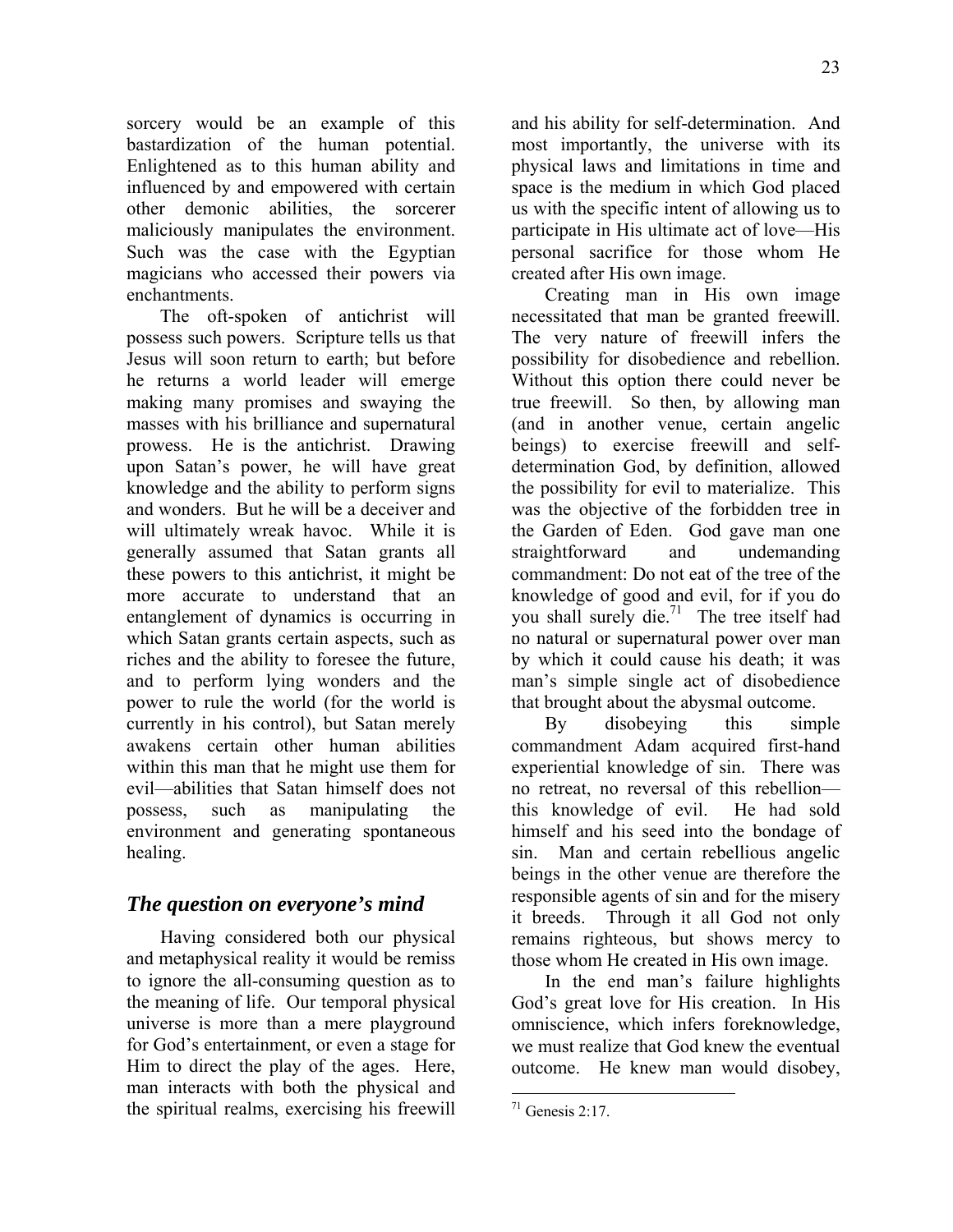thereby severing communication with Himself. And He knew the great price He Himself would have to pay. He knew the only cure for this severed relationship would require a great personal sacrifice on His part.

With God and man's fellowship severed, the age long battle for man's soul began. No effort on our part, no degree of goodness no matter how pious and spiritual it may be, can bridge this great gulf. Sinful man cannot have, nor does he truly desire, honest fellowship with the righteous God. Nor can God fellowship with sin; and in Adam every man and woman is born into sin. Sin is part of our nature. Theologians call it total depravity and every two-yearold is proof of it. Rebellion is in their nature; no one has to teach it to them.

Throughout the ages man has proven time and again that he cannot rectify this great divide between God and man. His effort to do so is the impetus for every world religion. But try as he might, man could not and cannot make himself righteous in the eyes of God. Then a truly amazing event took place. Out of love the Creator entered into His creation to experience it in an intimate way. Born of a human mother by miraculous intervention, the second person of the triune Godhead became a man and dwelt among us. He subjected himself to the laws and limitations of the physical universe, and to the moral and ethical trials man faces. Scripture tells us the angels watched in amazement at this, seemingly unable to comprehend how the omnipotent Creator veiled Himself and took on a form lower than themselves. It was a demonstration of love such as even they had never witnessed.

Unlike his fellow man, Jesus remained righteous in the eyes of God. Having a human mother he was truly the son of man, and having God as his father he was truly the son of God, thereby simultaneously possessing two natures, that of God and of man. As such, Jesus was free from the bondage of sin which has passed down from Adam. Having this freedom from the sinful nature he overcame temptation and became the only man to live a sin-free life and thus the only man not exiled from God's fellowship.

Nor was Jesus subject to the death penalty, which is the sentence for all sinners. Nevertheless, out of love for his fellow man, though not being himself subject to death, Jesus offered himself as a sacrifice, a propitiation for man's sin. In so doing he voluntarily took upon himself the punishment for the sins of the world. And of even greater consequence, by becoming sin for us He was forsaken by and separated from the Father for a time; all this that we might be saved and restored to God's fellowship. When He resurrected to life three days later, He had conquered sin and death; thereby opening the door for man to enter God's presence and to restore the lost fellowship. It is for this reason that Jesus claimed to be the way, the truth, and the life. No man, He said, comes to the Father but through him. All who try to access the Father but through Jesus are robbers, thieves attempting to possess that which is not theirs.72

Alas, man's rebellion served yet another purpose. The selfless redemptive act on God's part would never have been possible had man not rebelled, in which case we would have known nothing about certain attributes of God. We would know nothing of God's justice, mercy, grace, forgiveness, and sacrificial love; even the idea of God's being good would have no meaning.

Yet despite God's gracious offer of redemption as a free gift granted merely for the asking, man's sinful nature interferes. With a heart full of pride man prefers to

 $72$  John 14:6; 10:1.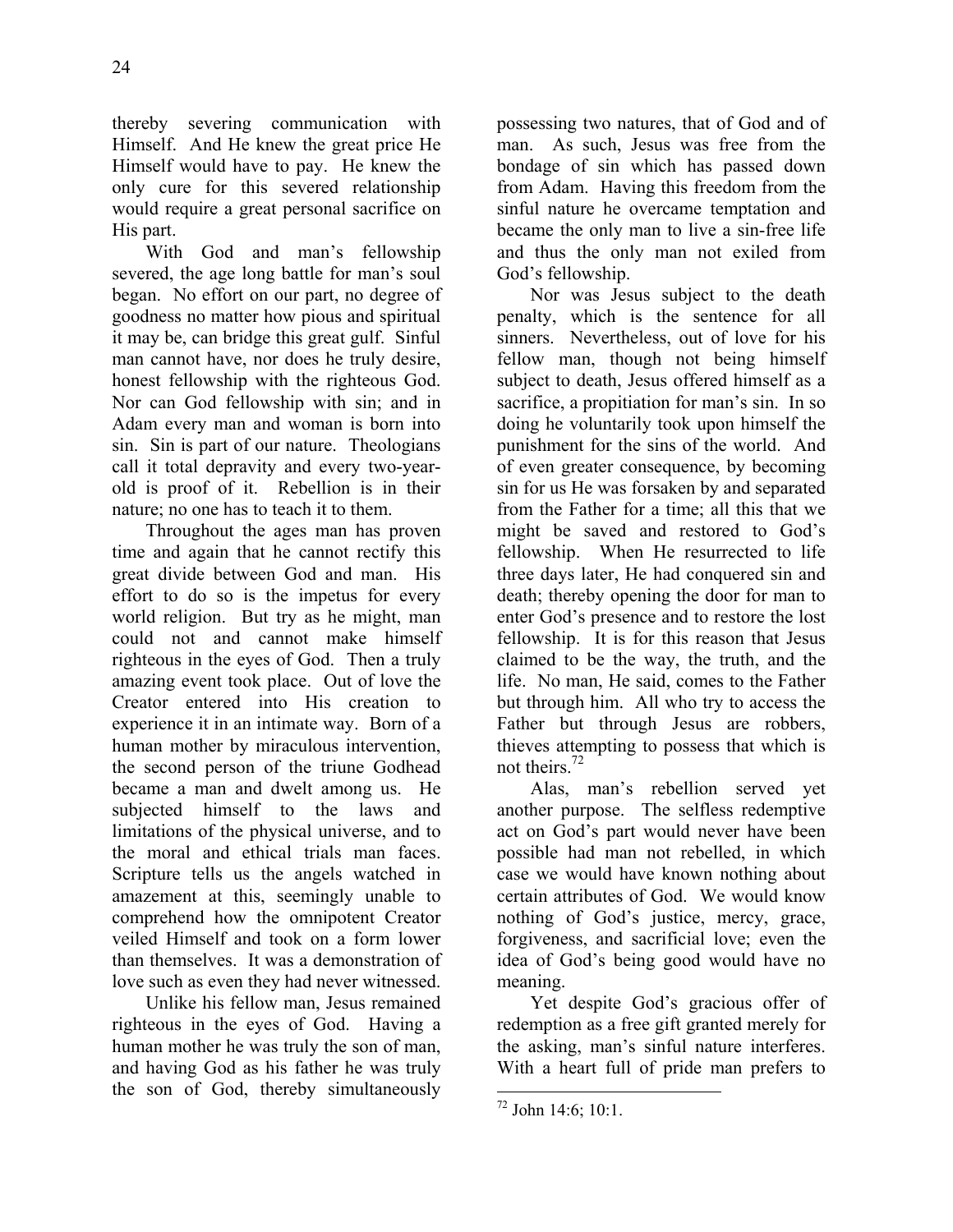attempt to prove his own self-righteousness rather than to admit his failure and submit to his Creator. Thus, secular humanism and the world's religions continue to thrive. For unlike the Judeo-Christian faith, this one thing they all have in common: every world religion and secular belief system believes man, in one way or another, has the capacity for self-improvement, selfsuperiority, self-salvation. Call it what you may, be it physical, spiritual, or both, the notion is that man has the capacity for selfredemption. It is for this reason that every world religion and secular belief system is so offended by the Judeo-Christian faith. Indeed, this is the only belief system in the history of man to understand that man's only hope lies in the mercy of his Creator, and that (other than receiving God's mercy) man can do nothing of his own volition to improve his standing with God.

What then is the answer to this question that nearly everyone asks at some point in life: What is the meaning of life? It is simple: man is to obey and glorify God his Creator.<sup>73</sup> Scripture tells us it is man's duty to fear God and to keep His commandments; and He has commanded all men everywhere to repent—to receive His mercy as a free gift, which He has made possible through the redemptive work of his son, Jesus Christ.<sup>74, 75</sup> But this is a daunting, even offensive, concept for the proud of heart who envision this as nothing short of a dismal existence.

## *Conclusion*

God is eternal. God is Spirit. Spirit is life. Spirit is the ultimate reality for both the metaphysical and the physical. God exists aside from our temporal, material paradigm, of which He is the light, the

1

ultimate source of energy. The physical universe and all that is in it, including time, is the manifestation of the thoughts of God. He spoke and it was so, so that our physical universe is essentially an electromagnetically charged holographic image empowered by the Spirit of God. Here there exists a certain entanglement between the quantum state and the Spirit of God. Even beyond His empowerment of the infinitesimal electromagnetic charges and the nuclear forces that bind all things together, this entanglement brings life in all its forms to the universe.

Similar to the entanglement that exists at the subatomic level whereby the Spirit of God energizes the universe, the spirit of every conscious being brings animation to its physical existence. Man is such a being. Indeed, man is the foremost of these beings, created as a living soul in the image of God Himself with every attribute of personhood. Placed in this temporal, physical paradigm, we, God's greatest and most beloved creation, are being tested even as God demonstrates His unfailing love for us.

Our physical bodies are but temporal vessels in which our individual spirits and souls are currently residing. Because our ultimate reality is spirit in nature, both sin and righteousness are spiritual in nature. The physical manifestation of either is just that: the physical manifestation of the true reality—the reality of spirit and its intent; *"for as a man thinks in his heart, so he is."*76 For this reason Jesus explained that it is not what goes into a man's mouth that defiles him but what comes out.<sup>77</sup> And He warned that a man who looks on a woman with lust has already committed adultery with her in his heart.<sup>78</sup> The intent of the heart is at the root of one's actions, be they

 $73$  1 Corinthians 9:13.

<sup>74</sup> Ecclesiastes 12:13.

<sup>75</sup> Acts 17:30.

 $76$  Proverbs 23:7.

 $77$  Matthew 15:11.

<sup>78</sup> Matthew 5:27-29.